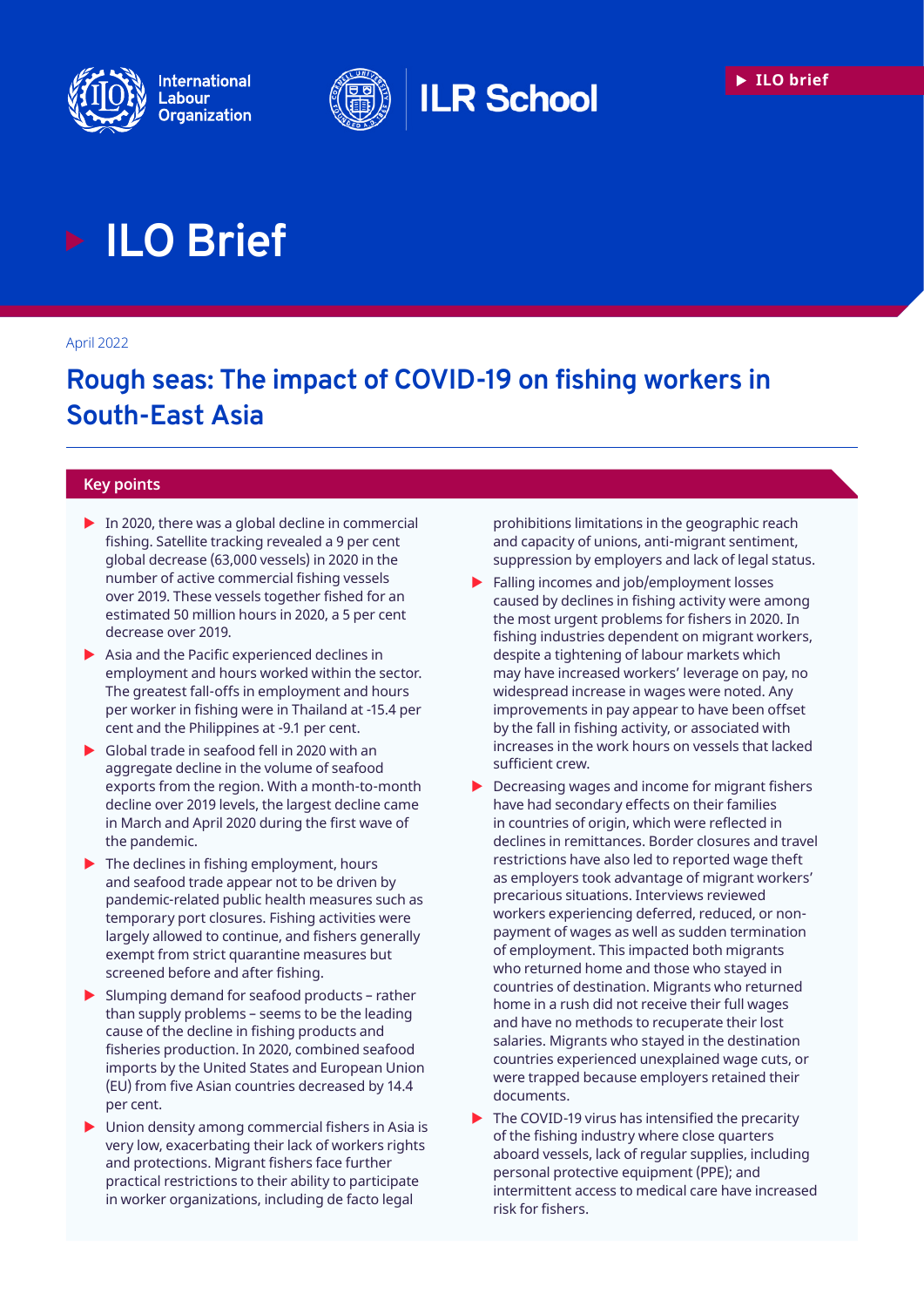#### **Key points**

- $\triangleright$  Government pandemic relief policies aimed at assisting unemployed and essential workers overlooked or excluded migrant workers. Although national fishing industries were included in government relief programmes, migrant fishers in industries were largely excluded from social security protection and unemployment benefits.
- $\blacktriangleright$  The disparate treatment of migrant workers, especially in countries where migrants make up the majority of the workforce, is a reflection of larger social disparities and policies that perpetuate discriminatory treatment. This exclusion is especially hard on fishers, as their access to social protection is generally more limited (by work routines) and more tenuous than the access afforded to migrants working in more formalised sectors.
- $\blacktriangleright$  Additionally, COVID-19 lockdowns have led to extension of stays for migrant workers as travel restrictions and border closures impede their freedom of movement. Their extension has reportedly caused notable increase in fees and administrative requirements to renew work permits while a substantial portion of workers were unable to register their migration status. In Thailand, an estimated 500,000 migrant workers have fallen into irregular status by January 2021 due to inaccessibility of visa registrations and high costs.
- $\blacktriangleright$  The scale of the pandemic's impacts on work, trade and regulation of labour practices has revealed again the inadequacy of voluntary corporate social responsibility and sustainability programmes by seafood buyers for protection of its workforce.
- $\triangleright$  Sustained attention to workers, including migrant workers, employed in the fishing and seafood processing sectors is crucial. In particular, where workers are made "out of sight" through policies that severely limit their freedom of movement or where their places of work – fishing vessels – are difficult to monitor. Crisis response and recovery policies are an opportunity to address pre-existing decent work deficits and structural inequalities in the sectors where labour protections and labour law enforcement have been weak.
- $\blacktriangleright$  In the fishing and seafood processing sectors, continued efforts to promote international labour standards are needed to address underlying protections gaps for workers. Increased transparency in corporate practices as well as improved collection and disclosure of data are key to ensure workers do not fall into a policy blindspot. Lastly, support for enterprises, including extension of social protection to all workers – including migrant workers – is crucial in mitigating the adverse impacts of the pandemic.

# $\blacktriangleright$  Introduction

The economic and cultural importance of commercial fishing and aquaculture in Asia and the Pacific – home to 29 million fishers, or 83 per cent of all fishers workers worldwide – means that the struggles of the industry and its workforce during the COVID-19 pandemic are of global importance (FAO, n.d.). This brief assesses the impacts of the pandemic on workers in the fishing industry in Asia and the Pacific, with particular attention to the pandemic's impacts on migrant fishers.<sup>1</sup>

While the first peaks of the pandemic occurred in 2020, the continuing crisis has affected the region's fishing industry and its workers, as many borders remain

closed, mobility restrictions remain in place, and concerns about fishers' workloads, health and safety have grown.

Following the methodology section below, this paper consists of an empirical analysis in Section 3 of the shortterm impacts of the COVID-19 pandemic on the region's fishing and seafood trade. Section 4 provides qualitative analyses of changes in employment and working conditions for fishers in the first year of the pandemic. The paper's fifth section analyses government policy responses to the pandemic and their relevance for the industry and fishers' health and livelihoods.

1 According to recent ILO estimates, there are 169 million migrant workers worldwide, 7.2 per cent of whom are in South-Eastern Asia and the Pacific. Approximately 7.1 per cent of international migrant workers are engaged in agriculture, forestry and fishing (ILO 2021b)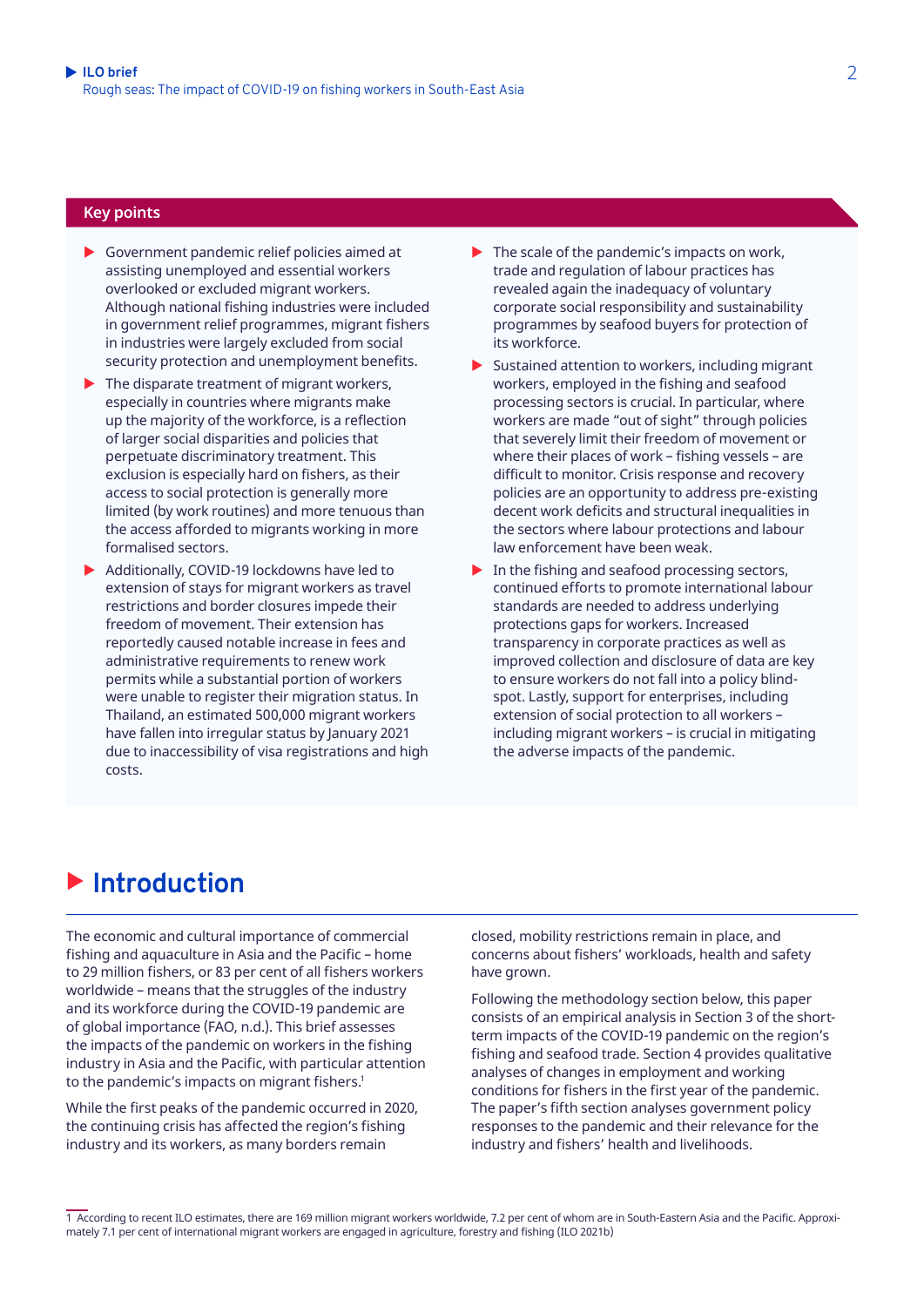The final section offers conclusions and

recommendations aimed at closing the numerous policy and enforcement gaps identified in the paper. These include, first, steps to end systematic discrimination against migrant workers through changes to national legal frameworks in line with – among other standards – the ILO Work in Fishing Convention, 2007 (No. 188). Second, the paper draws a line between the effective denial of freedom of association for many fishers, both

nationals and migrants, in Asia and persistent labour abuses in commercial fishing. Third, the paper notes the failures of voluntary, private regulation of work in fishing to prevent or rein in abuses in the COVID-19 era, which has resulted, in new trade legislation in Asia's largest seafood export market – the United States of America – to prevent the importation of seafood made with forced labour.

#### $\blacktriangleright$  **Table 1. COVID-19 statistics for select Asia and the Pacific countries, Feb 2020 - October 2021**

| Country               | <b>Confirmed cases</b> | <b>Deaths</b> | Case-fatality ratio (%) | Deaths / 100,000 pop. |
|-----------------------|------------------------|---------------|-------------------------|-----------------------|
| <b>Cambodia</b>       | 118,220                | 2,766         | 2.34                    | 16.544                |
| <b>Indonesia</b>      | 4,242,532              | 143,333       | 3.38                    | 52.402                |
| Japan                 | 1,717,980              | 18,237        | 1.06                    | 14.419                |
| <b>Myanmar</b>        | 497,700                | 18,622        | 3.74                    | 34.225                |
| <b>Philippines</b>    | 2,772,491              | 42,575        | 1.54                    | 38.853                |
| <b>Rep. of Korea</b>  | 360,536                | 2,817         | 0.78                    | 5.495                 |
| <b>Taiwan (China)</b> | 16,412                 | 847           | 5.16                    | 3.5                   |
| <b>Thailand</b>       | 1,893,941              | 19,070        | 1.01                    | 27.321                |
| <b>Viet Nam</b>       | 905,477                | 21,910        | 2.42                    | 22.509                |

**Source**: World Health Organization: Coronavirus (COVID-19) Dashboard, through October 31, 2021; Taiwan (China) data taken from https://www.worldometers.info/coronavirus/ country/taiwan/.

# **Methodology and limitations**

The research methodology used for this brief was primarily a review of recent literature both academic and popular, the organization and analysis of relevant trade and employment data, and interviews with ten key informants, including representatives of international seafood buyers who source from countries that make up the ILO Ship to Shore Rights South-East Asia's implementation area.<sup>2</sup>

Reliable data on migrant fishers and labour practices in Asia between March 2020 and March 2021 – the period covered by this paper – is limited and made even more scarce by lockdowns, emergency migration and border closures. These COVID restrictions have both made data collection more difficult and contributed to more irregular migration – a combination that has made governments' migration data less comprehensive than it was before the pandemic.

The countries discussed in this paper include several of the key countries of origin for migrant workers employed in the region's fishing industry – Cambodia, Indonesia, Myanmar, the Philippines and on a smaller scale, Viet Nam – which together send an estimated 125,000 workers abroad to the fishing industries of Japan, Republic of Korea, Thailand and Taiwan (China).

In the run-up to the pandemic, migrants made up significant shares of the fishing workforces in Thailand, the Republic of Korea and Taiwan (China). In Thailand in 2020, approximately 90 per cent of fishers, or approximately 60,000 workers, were migrants from Myanmar and Cambodia (ILO 2019). In the Republic of Korea, there were 3,869 migrant fishers on distant water fishing vessels in 2019, making up 73.8 per cent of fishers in the distant water workforce. There were 10,032 migrant fishers on the Republic of Korea's larger coastal water fishing vessels, or 42 per cent of the workforce (APIL 2020). <sup>3</sup> In Japan, approximately 4,000

3 Coastal water vessels weighing 20 tons or more (APIL 2021).

<sup>2</sup> Interviewees included representatives of global unions, fishing industry consultants, labour advocacy organizations and national governments.

<sup>4</sup> The seafood trade data used in this paper is limited to Harmonized Systems (HS) Codes 03, as HS 16 data specific to seafood was not available.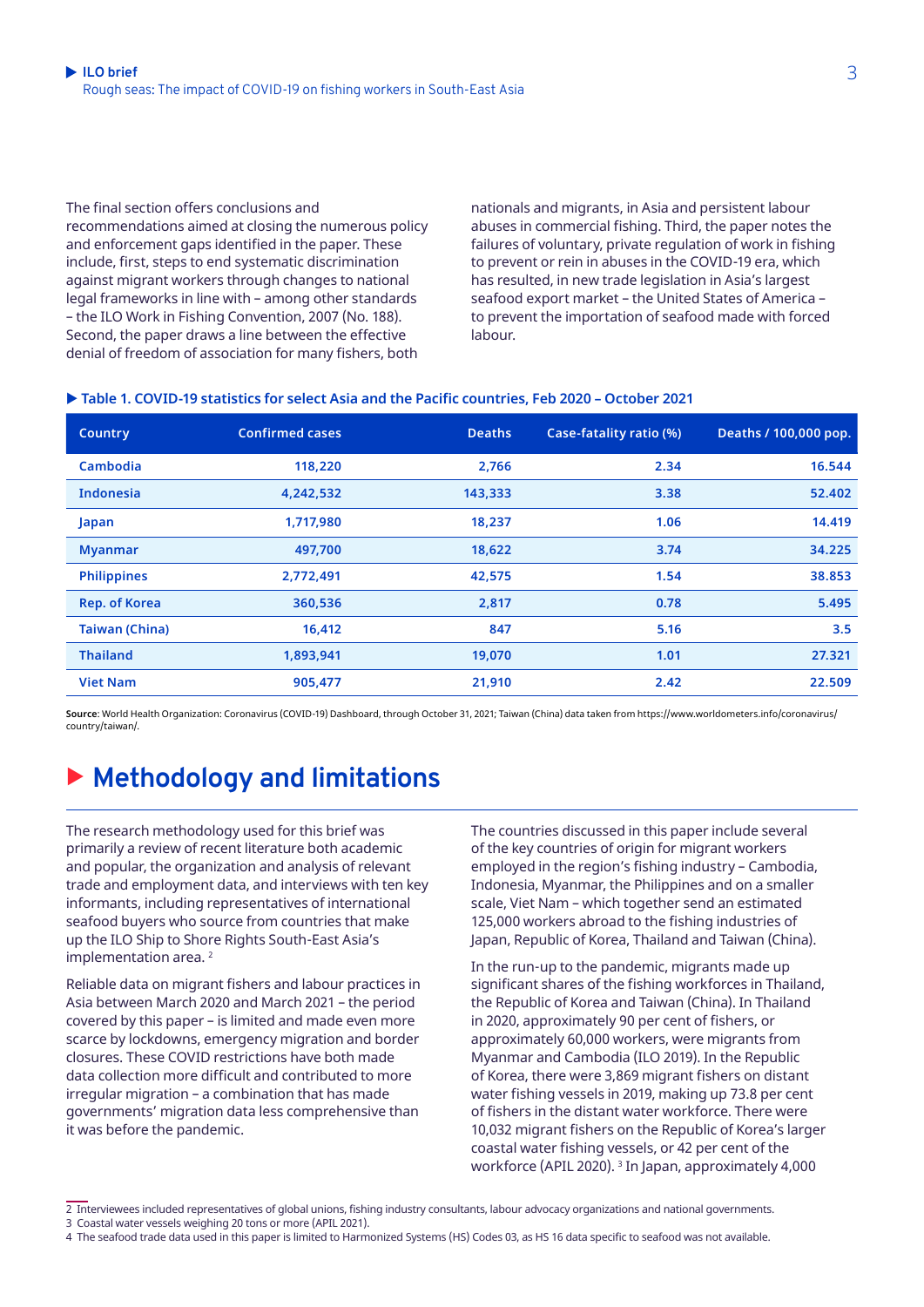migrant workers were employed in fishing in the most recent estimate (ILO 2017). Migrant fishers make up an estimated 11 per cent of an estimated 300,000-plus fisheries workers in Taiwan (China) in 2019, of whom 12,476 were migrants working in coastal and offshore fisheries and 22,302 were in the distant water fishing fleet (Sutton and Siciliano 2018; Chiang and Rogovin 2020). An estimated three-quarters of these fishers come from Indonesia, with much smaller shares coming from the Philippines and Viet Nam (Marschke et.al 2020). This brief examines fishing employment data as indicators of changes in fishing activity in the pandemic period. Trade data is another useful indicator of changes in the region's commercial fishing industry where seafood exports make up significant shares of total exports, as in Indonesia (1.9 per cent), Thailand (0.8 per cent) and Viet Nam (2.3 per cent) in 2019. <sup>4</sup> This brief oversamples research conducted in Thailand, Republic of Korea and Taiwan (China) where commercial fishing industries – and in Thailand, the massive seafood processing sector – have been the focus of persistent interest by media, unions, labour rights advocates and – to a lesser extent – regulators and trading partners.

# ▶ COVID-19's economic impacts in fishing

The 2020 decline in commercial fishing was global. Satellite tracking of vessels using automatic identification systems (AIS) revealed a 9 per cent global decrease (63,000 vessels) in 2020 in the number of active commercial fishing vessels over 2019. These vessels together fished for an estimated 50 million hours in 2020, a 5 per cent decrease over 2019.

Employment and hours data from national labour force surveys in several of the countries in this study mirror the global decline in work in fishing in 2020 – fewer jobs and fewer hours worked. The fall-offs in employment and hours per worker in fishing in 2020 were greatest in Thailand at approximately -15.4 per cent and the Philippines at -9.1 per cent. The decline in employment in Viet Nam was considerably less steep at -1.6 per cent.

The declines in total weekly hours worked in all three industries appear calibrated with the declines in employment, though larger in scale. In the Philippines and Thailand the 2020 fall-offs in total weekly hours – nearly 18 per cent and 23 per cent, respectively – outpaced the decline in employment by nearly 8 per

cent. The decline in Viet Nam was less dramatic, but followed the same pattern. But for all three industries, this disparity suggests that working hours were lost not only due to declines in employment but also due to some workers working fewer hours.

Fishing is seasonal; so an analysis of quarterly changes in employment and hours of work in these three countries is useful. Such an analysis shows significant declines in the second and third quarters of 2020 the initial months of the COVID-19 crisis – over the same quarters in the previous year. In the Philippines and Viet Nam, employment at the end of 2020 (and in supplemental data for the first quarter of 2021) had returned to or exceeded 2019 levels. But jobs in Thai fishing in the final months of 2020 were down nearly 10 per cent over comparable 2019 levels, which suggests that the Thai industry was re-calibrating employment levels to notably lower (seasonal) levels of fishing. Employment data for the Thai industry for the first months of 2021 shows jobs fully 20 per cent lower than in the first quarter of 2019.

| <b>Country</b>  | <b>Employment</b> | <b>Total hours worked</b> |            |               |               |            |  |  |  |
|-----------------|-------------------|---------------------------|------------|---------------|---------------|------------|--|--|--|
|                 | 2019              | 2020                      | Change (%) | 2019          | 2020          | Change (%) |  |  |  |
| Philippines*    | 1 111 733         | 1 010 590                 | $-9.1$     | 40 116 434    | 33 081 718    | $-17.54$   |  |  |  |
| <b>Thailand</b> | 219 545           | 185 662                   | $-15.4$    | 8 2 6 9 8 7 4 | 6 3 5 8 3 8 2 | $-23.11$   |  |  |  |
| <b>Viet Nam</b> | 622 676           | 612 603                   | $-1.6$     | 26 863 067    | 25 548 426    | $-4.89$    |  |  |  |

#### ▶Table 2. Employment and weekly hours in fishing by country, 2019-20

**\* Philippines data for 2020 Q1 is unavailable; 2019 and 2020 averages exclude Q1. 
Source**: ILO calculations based on ILO Harmonized Microdata, [www.ilo.org/ilostat.](http://www.ilo.org/ilostat)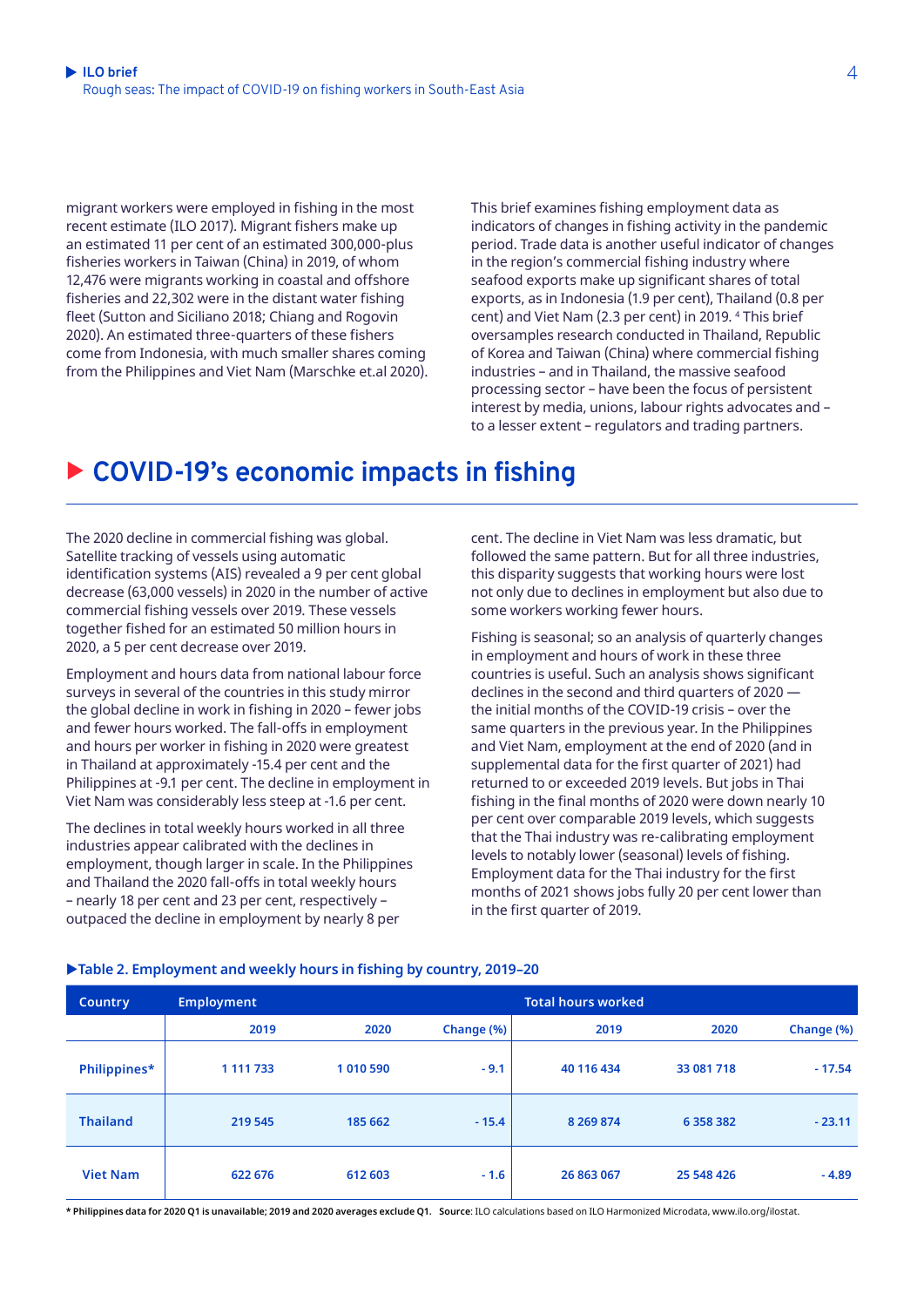#### ▶ Table 3. Quarterly employment in fishing by country, 2019-20

| <b>Employment</b>  | Q <sub>1</sub> |         |         | Q <sub>2</sub> |         |         | Q <sub>3</sub> |         |         | Q <sub>4</sub> |           |        |
|--------------------|----------------|---------|---------|----------------|---------|---------|----------------|---------|---------|----------------|-----------|--------|
| <b>Country</b>     | 2019           | 2020    | (%)     | 2019           | 2020    | (%)     | 2019           | 2020    | (%)     | 2019           | 2020      | (%)    |
| <b>Philippines</b> | n/a            | n/a     | n/a     | 1 045 314      | 987 202 | $-5.6$  | 1 212 107      | 945 224 | $-22.0$ | 1 077 777      | 1 099 344 | 2.0    |
| <b>Thailand</b>    | 240 372        | 194 733 | $-19.0$ | 219 053        | 184 218 | $-15.9$ | 206 629        | 171 974 | $-16.8$ | 212 129        | 191723    | $-9.6$ |
| <b>Viet Nam</b>    | 627 450        | 624 181 | $-0.5$  | 626 893        | 578 179 | $-7.8$  | 626 467        | 604 672 | $-3.5$  | 609 895        | 643 379   | 5.5    |

**n/a = data not available.**

#### ▶ Table 4. Quarterly weekly hours in fishing by country, 2019-20

| <b>Employment</b>  | Q <sub>1</sub> | Q <sub>2</sub> |        |               | Q <sub>3</sub>              |     |                             | Q <sub>4</sub> |         |                           |            |         |
|--------------------|----------------|----------------|--------|---------------|-----------------------------|-----|-----------------------------|----------------|---------|---------------------------|------------|---------|
| <b>Country</b>     | 2019           | 2020           | (%)    | 2019          | 2020                        | (%) | 2019                        | 2020           | (%)     | 2019                      | 2020       | (%)     |
| <b>Philippines</b> | n/a            | n/a            | n/a    | 39 433 267    |                             |     | 26 892 902 -31.8 43 741 311 | 33 674 067     |         | -23.0 37 174 724          | 38 678 185 | 4.0     |
| <b>Thailand</b>    | 240 372        | 194 733 -19.0  |        | 8 4 6 2 9 2 0 | 5 844 867 -31.8             |     | 7747182                     | 5 795 484      | $-25.2$ | 8 169 976                 | 6 786 131  | $-16.9$ |
| <b>Viet Nam</b>    | 627 450        | 624 181        | $-0.5$ |               | 29 642 672 25 796 649 -13.0 |     | 27 599 203                  | 27 734 922     |         | 0.5 27 235 573 25 109 443 |            | $-7.8$  |

**n/a = data not available.**

### **Global trade in seafood fell in 2020**

This decline in fishing activity in 2020 was reflected in a modest aggregate decline in the volume of seafood exports by countries for which data is available. This marks a turn in the longer upward trajectory of seafood exports by the countries in this study. (Thailand is a notable exception: radical over-fishing in Thai waters, disease in its shrimp industry, fierce price competition in the region and a global scandal over forced labour practices have led to a decade-long decline in seafood exports by volume since 2010.)

Likewise, seafood exports (value) by most of the countries studied in this brief show a continuous month-on-month decline over 2019 levels, with the most significant declines coming in March and April 2020 during the first wave of the pandemic. Japanese seafood exports fell 20 per cent compared to March 2019; Philippines exports fell 19 per cent; Republic of Korea, 14

per cent; and Thailand, 10 per cent. Exports fell further in April 2020 in Japan (30 per cent), the Philippines (31 per cent) and Republic of Korea (33 per cent), but increased slightly in Thailand (3 per cent). <sup>5</sup> Seafood exports by these four countries decreased 13 per cent overall in 2020 compared to 2019, representing a US\$5.2 billion fall-off.

For a sense of the demand-side impacts of the pandemic on the seafood trade, this paper examines changes in seafood imports by two of the world's major seafood markets: the United States and the European Union (EU). In 2020, combined seafood imports (HS code 03) by the United States and EU from Indonesia, Viet Nam, Thailand, the Philippines, Republic of Korea and Japan decreased by 14.4 per cent. And EU imports decreased by a greater percentage (-22.1 per cent) than US imports (-10.9 per cent).

Consumer data for 2020 shows surges in retail food demand. Consumption of cheaper fish species bounced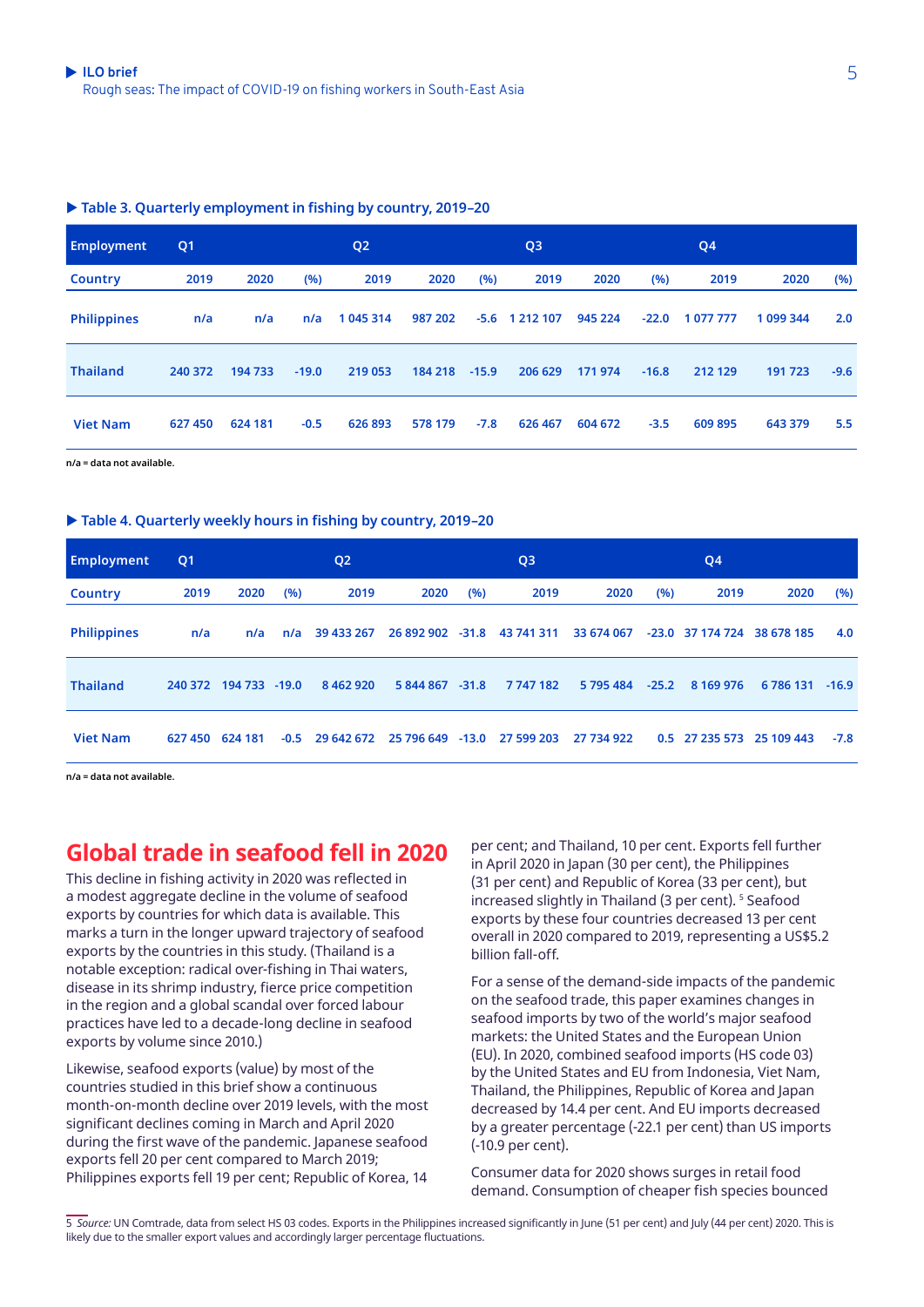#### **Pet food**

The global increase in pet adoptions during the pandemic created a complementary increase in the demand for pet food. The pet food industry – a major buyer of inexpensive fish and "bycatch" – was a notable exception to the decline in consumption during the pandemic, and led to some seafood markets experiencing increased demand.

Even prior to the pandemic, seafood suppliers were affected by changes in the petfood industry, as many pet owners have increasingly turned to healthy, high-protein pet food made from fish (Blank 2019). During COVID-19, the increased demand for pet food led to a rise in the average price of dog and cat foods. The global pet care industry has had consistent growth rates of around 3 per cent since 2012, but in 2020, the growth rate spiked to 5 per cent (Tyler 2021). In countries with strong export markets, seafood suppliers ramped up production of pet-food-related products despite the general slowdown of activity in the seafood industry. Thai Union Group, a seafood producer, experienced 12 per cent growth in their pet food-related products during the third quarter of 2020, amounting to around 5.15 billion Thai baht (US\$172.2 million) in sales (Buelva 2021). Thus, some seafood suppliers increased fishing and seafood processing amid the pandemic due to high demand for pet food. In interviews for this paper, a major regional pet food producer reported that the spike in COVID-19 pet food demand outstripped the seafood supply from preferred vessels that participated in buyers' worker protection programmes and had better labour compliance. This meant that purchasing practices designed to reward ethical suppliers were weakened in order to meet demand.

back and even grew slightly as more consumers bought fish and prepared seafood at retail outlets to cook at home (Love et. al 2021). Canned seafood products, and especially canned tuna, were in high demand in the beginning of the pandemic when consumers may have felt a need to stockpile shelf-stable foods. During the first quarter of 2020, imports of canned tuna in the United States increased by 6 per cent and EU imports of tuna increased by 23 per cent (IHS Markit 2020).

But in comparison with other widely-traded foodstuffs, seafood exports to the United States and the EU by these six countries suffered greater losses in the first year of the COVID-19 pandemic. For example, cereals and flour exports (HS code 19) to these two markets increased by 17 per cent in 2020 over 2019. US imports in meats (HS code 02) increased by 10.1 per cent and EU imports decreased slightly (-1.3 per cent).

In the United States, seafood restaurants reported a 70 per cent decrease in consumer demand, contributing to a 40 per cent drop in the US seafood catch at the height of the pandemic (White 2020). The EU seafood market saw a 30 per cent drop in price for seafood imports in the early months of 2020 due to reduced demand (Love et. al 2021).

### **Fishing industry lockdowns not a major cause of the decline**

The 2020 declines in fishing employment, hours and seafood trade appear not to be driven by public health measures such as temporary port closures that limited fishing activity.

In **Thailand,** despite border closures, lockdowns and travel restrictions, the Government largely allowed the fishing industry to continue to operate throughout 2020 and deemed fish an essential consumer good (Thongtub 2020). As noted above, seafood exports (which included considerable inputs from non-Thai fishing operations) rose slightly in 2020.<sup>6</sup>

Fishers in **the Philippines** were exempt from strict quarantine requirements but were required to undergo screening before and after fishing (Unite 2020). Despite being able to go out on the water and fish, fishers faced market pressures as restaurants and seafood markets closed, and restrictions on the movement of goods and people led to a drop in seafood prices in the Philippines.

Lockdown policies in **Indonesia** were made provinceby-province and were generally lenient: "[w]hile many countries closed their fishing ports and temporarily stopped fishing activities when COVID-19 reached their shores, Indonesia did not impose these types of restrictions." (Sumarsono 2020). The Ministry of Marine Affairs and Fisheries consequently was able to report relative stability in Indonesia's commercial fishing industry.

**Republic of Korea** likewise did not institute a lockdown, but fisheries production, as elsewhere, decreased by 3.8 per cent compared to 2019. While coastal and offshore

6 In 2021, as Thailand was hit by second and third waves of the pandemic, some fishing vessels were confined to ports and fishers were quarantined "on water". According to Thailand's Department of Fisheries, the total number of active fishing vessels as of 16 August 2021 was 10,058, a decrease of 109 vessels compared to the 10,167 active vessels on 31 March. However, this decrease is in line with previous year-on-year decreases since 2018.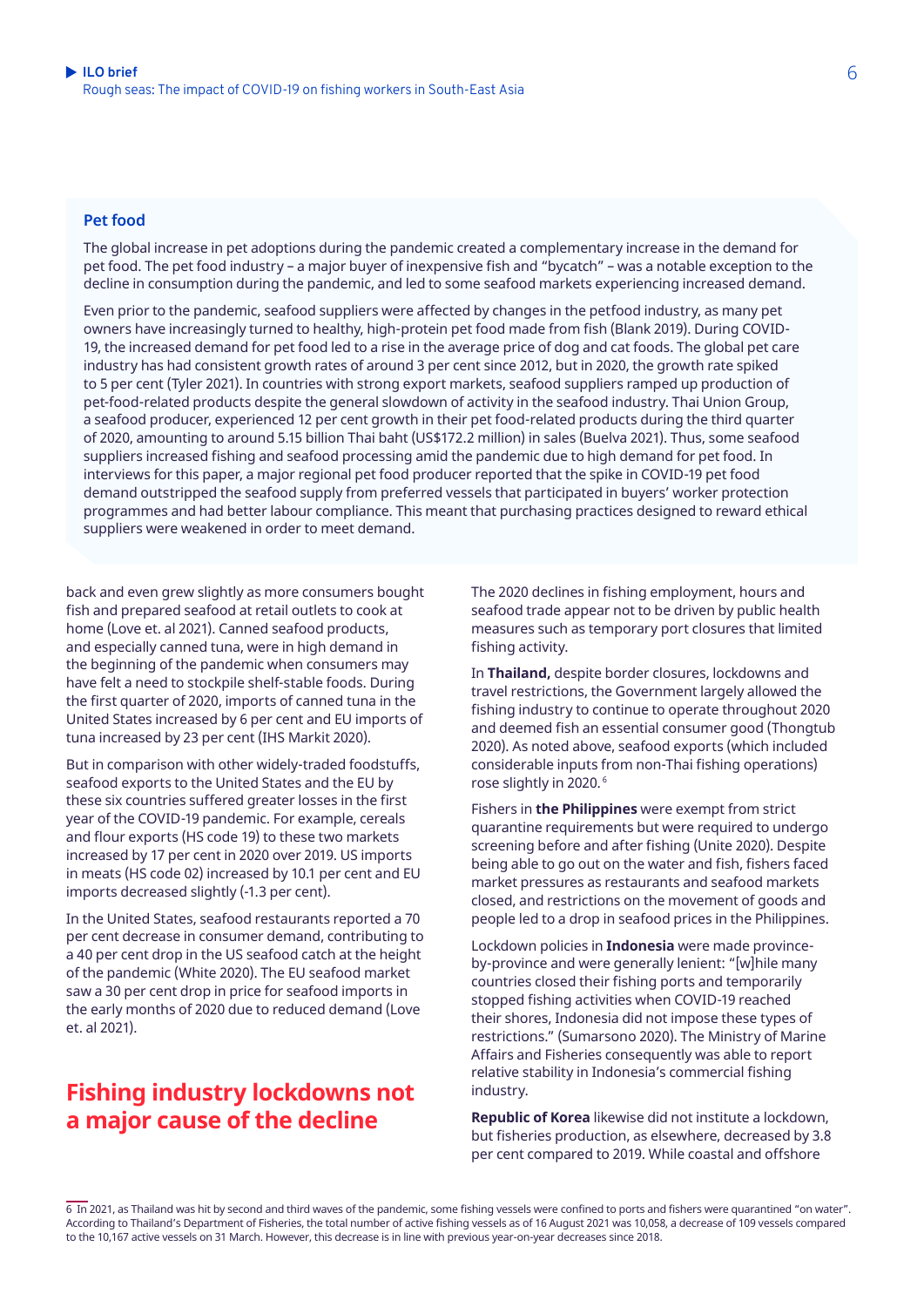fisheries actually grew by 2.2 per cent, distant water fisheries fell by a considerable 13.3 per cent in 2020 over 2019 levels (Statistics Korea 2021).

**Taiwan (China)** engaged in aggressive containment policies, but focused on instituting mobile phone tracking, temperature checks and social distancing in retail spaces. As such, fishing ports and restaurants were never closed down. However, decreased demand for fresh and frozen seafood as well as slower production along the supply chain led to decreased activity among fisheries in Taiwan (China) (Marschke et. al 2020).

### **Impact of border closures on industries dependent on migrant workers**

In **Republic of Korea**, national border closures limited the supply of new migrant fishers and caused vessel owners to actively recruit Korean citizens to work as fishers with offers of higher compensation and bonuses. Migrant workers already employed in the industry – about 47 per cent of the coastal and distant water fishing workforce – reportedly were not offered increases in benefits and wages. 7

In **Thailand**, the downward price pressure on seafood products combined with relatively low wages,

overfishing and lack of investment in labour-saving technologies has deepened the fishing industry's reliance on migrant fishers over the last decade. This has created a tight labour market, made tighter still by the reluctance of governments in Cambodia, the Lao People's Democratic Republic and Myanmar to support regular migration into what they regard as a hazardous and abusive industry. Tens of thousands of new fishers have been recruited in recent years, chiefly from among irregular migrants and – on a smaller scale – via labour migration agreements with neighboring countries or ad hoc emergency processes to address labour shortages (ILO 2019).

This chronic labour shortage for the Thai fishing industry, described in the ILO's 2019 report on labour market policy and practice, was exacerbated by border closures and lockdown measures in the early months of the 2020 pandemic. While some migrant fishers in Thailand were reportedly able to negotiate slightly higher wages (Marschke et al. 2020) and others were given a higher share of the catch, labour rights advocates noted no widespread wage increases, and wage-setting continued to be controlled by employers and, indirectly, by buyers rather than by labour market forces. 8 Although not uncommon in the region, Thailand's system of employertied visas and work permits continued to severely restrict labour mobility and reduce the bargaining power of migrant fishers.<sup>9</sup>

## ▶ Impacts on work in fishing

This section examines direct and indirect impacts on fishers – both migrants and nationals – stemming from the general economic decline and confusion of the early months of the pandemic. This section also details the impacts on fishers of COVID-19 lockdowns and travel restrictions, violations of worker rights, falling incomes and wage theft, and new health and safety risks.

### **Lockdowns and border closures**

In early 2020, border closures to contain the spread of COVID-19 were the norm in Asia and the Pacific, but impacts for fishers varied according to the stringency and enforcement of those policies, and on the fishing industry's dependence on both internal and crossborder migrants.

**Thailand** was the first South-East Asian country to report a case of COVID-19 outside of China in January 2020. In March 2020, the Prime Minister declared a state of emergency and suspended international flights, closed land borders and instituted quarantine requirements. In early April 2020, the Government instituted a curfew requiring residents to remain in their homes from 10 p.m. to 4 a.m. as well as a requirement for mask-wearing and social-distancing (Dechsupa et al. 2020).

The announcement of these policies triggered a mass movement of Cambodian, Lao and Myanmar migrant workers to return from Thailand to their home countries. The International Organization for Migration (IOM) estimates that 193,413 migrant workers left Thailand during the two-week period starting on 22 March 2020 (IOM 2020d). On a single day – 24 March 2020

<sup>7</sup> Interview with Advocates for Public Interest Law (APIL), April 2021.

<sup>8</sup> Interview with International Transport Workers' Federation (ITF), April 2021.

<sup>9</sup> See Sabrina Kouba and Nilim Baruah, *[Access to the Labour Market for Admitted Migrant Workers in Asia and Related Corridors](https://www.ilo.org/wcmsp5/groups/public/---asia/---ro-bangkok/documents/publication/wcms_669748.pdf)* (ILO, 2019).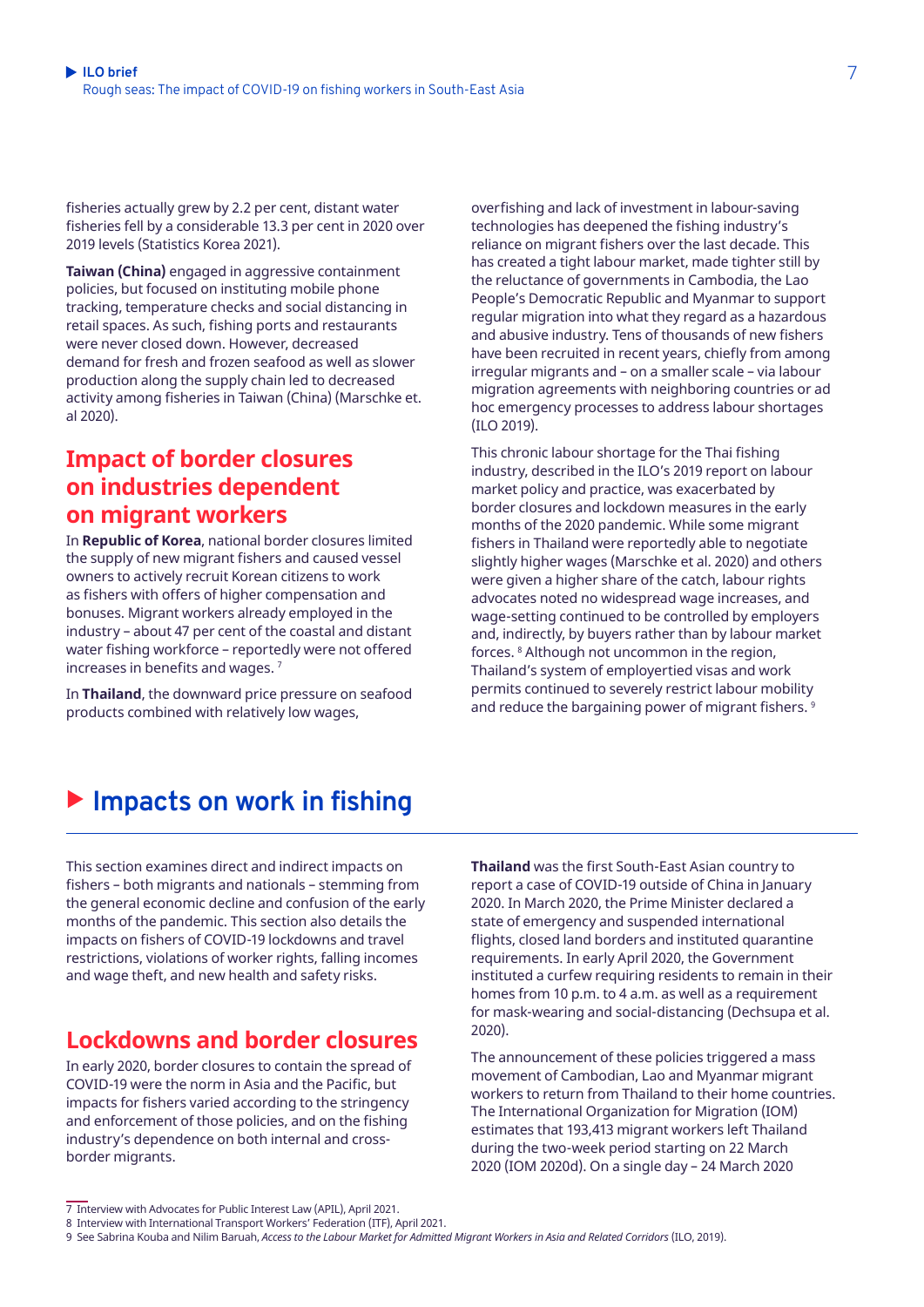– approximately 15,000 migrants crossed into the Lao People' Democratic Republic from Thailand (IOM 2020b).

**Cambodia** instituted international travel bans as approximately 90,000 Cambodian migrant workers returned home from Thailand before land borders were closed by mutual agreement in late March 2020 (Blomberg 2020a). As of February 2021, an estimated 150,000 migrant workers had returned to Cambodia from Thailand (Blomberg 2021), and the land border between the two countries remained closed (GGRAsia 2021).

Many **Myanmar** workers in Thailand returned home with the expectation that restrictions would soon be lifted. However, as the crisis became protracted, the lack of sufficient livelihoods in their communities of origin pushed them to return (ILO 2020d). This pressure grew as the Myanmar economy broke down amid the violence and political repression that followed the 1 February 2021 military coup. As of mid-2021, the

Thai–Myanmar border has remained sealed and is increasingly militarized, forcing migrant workers and refugees to enter Thailand via informal crossings, often through paying extortionate fees to brokers (Blomberg 2021). These migrants may be more vulnerable to labour exploitation and have limited access to public services and social protection due to their irregular legal status.<sup>10</sup>

For Myanmar migrants who remained in Thailand, the fall in income and difficulties in sending money to their families since the coup has compounded an already difficult situation. Migrants became a target of blame as Thai politicians accused migrants of causing spikes in COVID-19 infections in certain regions (*Reuters* 2020; *AFP* 2020), including Samut Sakhon, the epicentre of Thailand's seafood industry, where a now-infamous quarantine of migrant fishers and seafood processing workers was in imposed in December 2020 (Yi and Wongsamuth 2021; Peter 2020).

#### **Bubble and seal**

The Thai Government declared Samut Sakhon – the centre of Thai seafood production and a majority-migrant city on the Gulf of Thailand – a "maximum and strict control zone" in December 2020. In reporting on the impacts of COVID-19 lockdown measures, the Thai labour rights network Migrant Working Group (MWG) catalogued working and living conditions for migrants employed by fish processing factories, fishing vessels, seafood market vendors and restaurants.

The "Bubble and Seal Policy" adopted by the Thai Government in February 2021 in Samut Sakhon targeted seafood processing workers – predominantly women migrants from Myanmar – for mass COVID-19 testing. Published results revealed that 7,878 out of 50,000 workers had tested positive for COVID-19 infection (Bangkok Post 2021). The Thai Government responded by locking down Samut Sakhon, shutting in 260,000 registered migrant workers and perhaps as many as 140,000 more undocumented workers (Wongsamuth 2021a). The "bubble" policy required employers to provide migrant workers transportation from their homes to the factories, and workers who lived far away were required to install mobile tracking apps. Food vendors were made available on factory grounds so that workers only traveled between home and the factory.

Factories that provided accommodations had to adopt the "seal" policy, in which workers stayed in dormitories provided by employers with restrictions similar to those for worker movement in the "bubble" policy but also separated from their families. The Government went to great lengths to restrict movement, even installing barbed wire around the Sri Muang Apartment, which housed many shrimp workers (MWG 2021). Workers and families reported that the Government's policy led to hunger for families where employer provisions were insufficient. 1

Fishing workers were also quarantined. Those who arrived at the Samut Sakhon port were required to remain on board until they tested negative for COVID-19, receiving necessities from small boats and living in cramped spaces.

Reduced seafood production led to reduced working hours and a fall in income. Migrant workers reported earning around 3,000 baht (US\$99) per month, less than a third of the average monthly income of 10,640 baht (US\$336) in 2019. For migrant workers who lost their jobs, receiving government unemployment was difficult due to employers neglecting social security paperwork, leaving many workers ineligible for government assistance. Insured workers also faced barriers, as the Government required both Social Security registration as well as employer letters of certification in order to receive benefits. MWG reported that many employers did not provide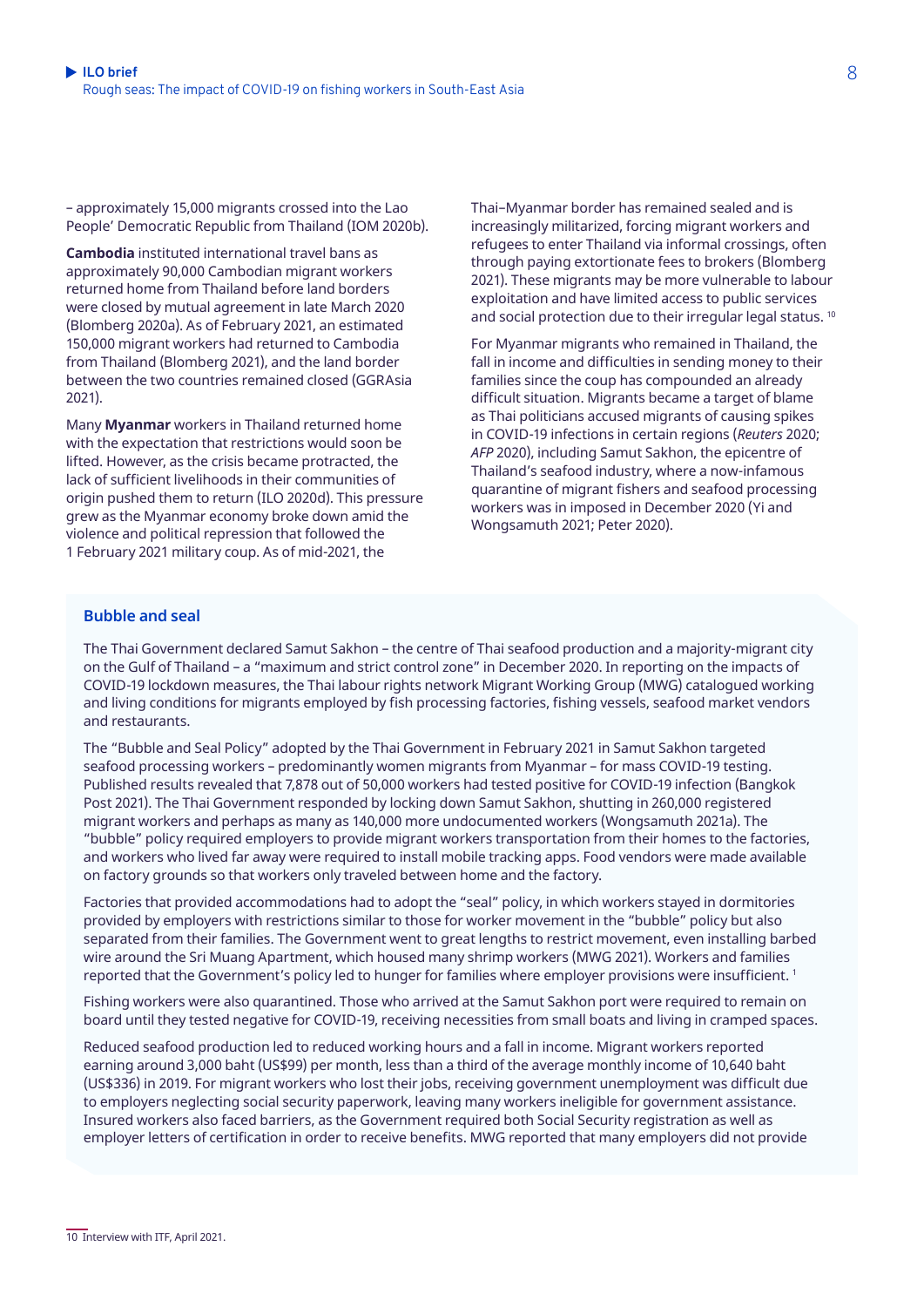the necessary documents or assistance in filing for unemployment and also prevented workers from receiving severance pay by forcing them to sign voluntary resignation forms.

Despite the Bubble and Seal Policy's negative impact on workers, especially migrant workers, the Thai Government has implemented similar measures in ten more provinces as of June 2021 (Associated Press 2021). Health officials have blamed migrant workers in construction sites and factories for failing to cooperate with health guidelines and contributing to the rising number of cases. Pointing to Samut Sakhon as a successful example of containment, the Thai Government has now called for construction camps and factories to seal off workers' living quarters, preventing them from earning an income or leaving their work sites.

1 Thai Union Group reportedly delivered 30,000 cans of fish, 2,600 boxes of crackers and snacks, and 630 kilograms of frozen seabass to Samut Sakhon for quarantined workers (Thai Union 2021a).

**Lao** migrant fishers working in Malaysia attempted to return home via Thailand after the Lao Embassy in Kuala Lumpur directed workers to expensive charter flights. Many workers who followed this route were arrested in Thailand for illegal border crossings (*RFA* 2020).

In **Indonesia**, more than 100,000 migrant workers returned to West Java, the country's most populous province, in March 2020 even as the region's governor and Indonesian President Joko Widodo urged migrant workers not to return home in order to prevent greater spread of the virus (Chew 2020). The National Board of Protection of Indonesian Migrant Workers reported that approximately 33,503 overseas Indonesian migrant workers had returned home by March 2020 (IOM 2020a). Indonesian distant water fishers returning from overseas have reportedly turned to work on domestic fishing vessels despite the lower wages paid. 11

In the **Philippines**, travel restrictions implemented in March 2020 left many overseas Filipino seafarers and fishers stranded outside the Philippines, often on distant water fishing vessels. Seafarers and fishers found themselves waiting in port for months. The story of Filipino fishers on a Chinese-managed, Panamaflagged vessel captured vividly the confusion and anxiety of fishers denied entry to the port in Singapore:

News about the coronavirus outbreak had upended the globe by then. But because the boat was isolated on the high seas and cut off from the rest of the world, information was limited to what senior crew members shared. The language barrier between the Chinese management on board and the Philippine, Indonesian and [Myanmar] crew didn't prepare [fisher Anthony] Medina for a world that had ground to a standstill to prevent the spread of COVID-19 (Santos 2020).

In the **Republic of Korea** lockdowns and travel restrictions in the home countries of migrant fishers left them stranded aboard vessels or in ports. Labour rights advocates note many migrant fishers come to the Republic of Korea on contracts negotiated with unregulated private recruitment agencies, and therefore these fishers do not have the requisite visas to enter the Republic of Korea. This being the case, many fishers whose contracts ended as the pandemic began were unable to repatriate – to Viet Nam and Indonesia, for example – and were also prevented from entering the Republic of Korea. They were instead detained in immigration facilities. Researchers able to meet with migrant fishers held in a Busan centre reported that up to 40 workers were being held in cramped conditions.<sup>12</sup>

Labour rights advocates and regulators interviewed for this brief reported instances of employers or recruiters circumventing border restrictions by sending migrant fishers via third countries to board fishing vessels there. Migrant fishers from South-East Asia were reportedly flown to South Africa to board a Chinese vessel, but the scale of fishers taking third-country routes to vessels during lockdowns is not known. 13

For migrant fishers working in **Taiwan (China)**, border closures in Indonesia, the Philippines and Viet Nam led to new difficulties. Workers in distant water fishing remained at sea long past their contracts without seeing their families (Marschke et. al 2020). Others were detained and deported by authorities.

The industry's ports, however, stayed, open and migrant workers who came into contact with vessels from other countries had to undergo a mandatory 14-day quarantine either on vessels or in hotels, which meant sacrificing two weeks of pay (Marschke et. al, 2020).

<sup>11</sup> Interview with Environmental Justice Foundation (EJF), April 2021.

<sup>12</sup> Interview with APIL, April 2021.

<sup>13</sup> Interviews with APIL and the South African Maritime Safety Authority (SAMSA), April 2021.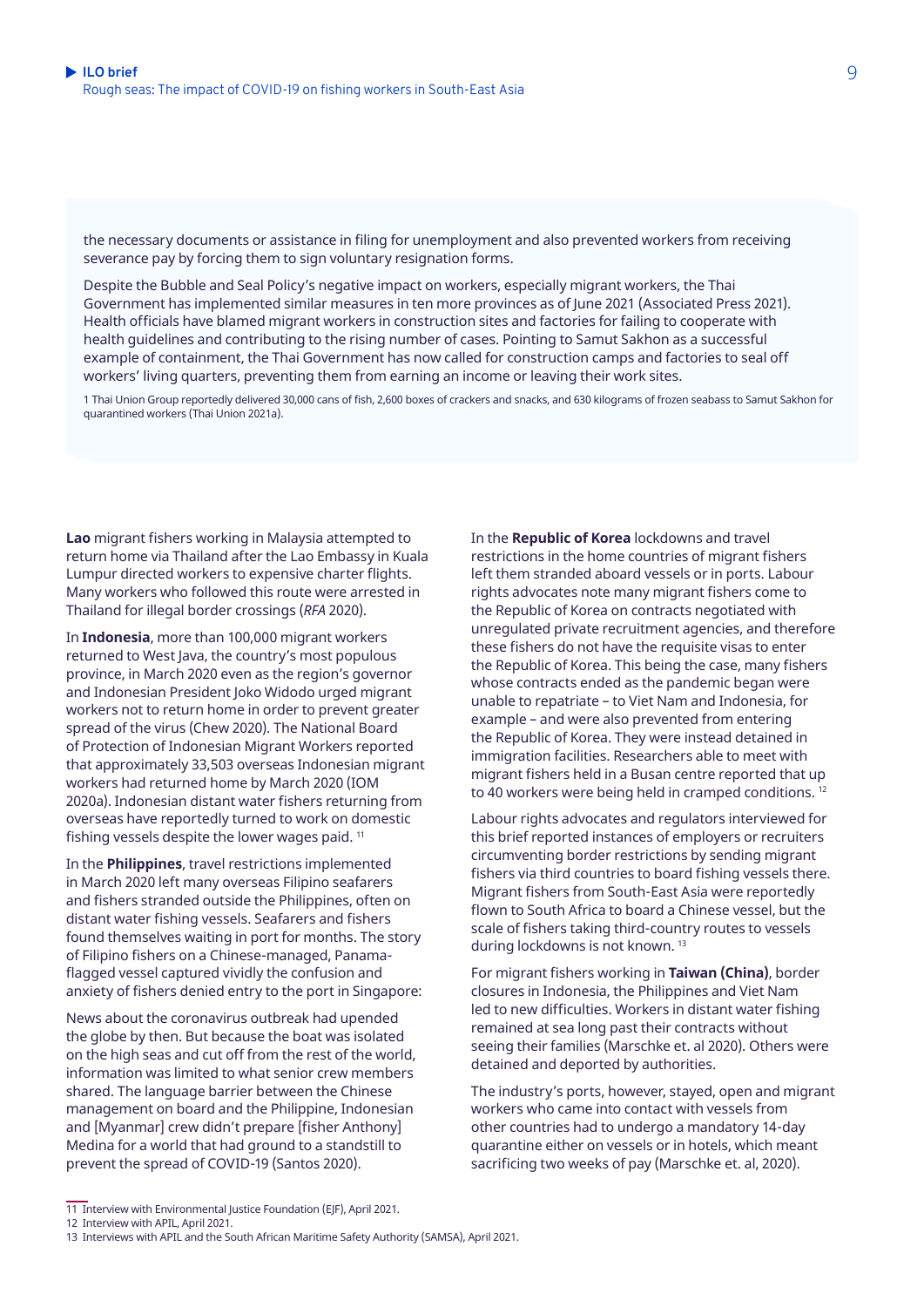During these quarantine periods, fishers remaining onboard in small, uncomfortable rooms without bedding, and some reported having insufficient food and water supplies (Carvalho 2020).

The common use of flags of convenience by Taiwan (China) companies complicated the legal status of many migrant workers amid the increasing restrictions on port entry. These workers had migrated to Taiwan (China), were employed by Taiwan (China) vessel owners, but worked on vessels flagged to other countries. As a result, when returning to ports in Taiwan (China), migrant fishers face unclear immigration pathways because they are technically on foreign vessels. In early 2020, more than 140 migrant workers were stranded in Kaohsiung's Cijin Port due to a lack of entry permits. After almost a month being stuck on the vessel, they were classified as "illegal immigrants" and deported. Two Filipino fishers left their vessel to return home but were arrested for "illegal entry" and held at the airport for 20 days in May 2020 (Chia-nan 2020). The National Immigration Agency determined that they were irregular migrants and thus would be subject to deportation. Another Filipino fisher reported being locked in a room onboard his vessel at Kaohsiung port in April 2020, and then handed in to authorities by employment brokers (HWRG 2020).

### **Lack of worker rights protections exacerbate COVID-19 impacts**

Union density among commercial fishers in Asia is very low. Migrant fishers, while nominally permitted to organize in most countries, face significant practical restrictions to their ability to participate in worker organizations, including de facto legal prohibitions, limitations in the geographic reach and capacity of unions, anti-migrant sentiment, suppression by employers and lack of legal status.

In **Indonesia**, for example, fishers in the extensive coastal industry are organized in small numbers as part of Kesatuan Pelaut Indonesia – the Indonesian Seafarer's Union – and participate in tripartite policy discussions, but have not reached collective bargaining agreements with employers.

In the **Republic of Korea**, a June 2020 investigation by APIL and the Environmental Justice Foundation (EJF) found that migrant fishers in the Republic of Korea's distant water vessels – both before and during the pandemic – were subject to "violent attacks and illegal activities". Based on an investigation of 40 vessels, APIL and EJF found that more than 25 per cent of migrant workers surveyed had experienced physical abuse, and 63 per cent reported verbal abuse. More than 50 per cent of fishers reported working more than 18 hours per day. Workers also had their passports held and pay garnished to "discourage them from escaping these abusive environments" (Chase 2021).

In June 2020, the Republic of Korea Government issued an apology for and outlined measures to address human rights violations experienced by migrant fishers. The Ministry of Oceans and Fisheries (MOF) announced measures including plans to establish memoranda of understanding (MOUs) with migrant countries of origin, the formation of a public migrant worker recruitment system, and an increase in the number of inspections of migrant fisher conditions from once to twice yearly. The MOF also promised to establish lodging standards for fishing boats weighing 20 tons or more (Jin 2020).

In **Thailand**, migrant workers are denied the right to form or lead unions, in violation of core international labour standards. Despite this constraint, Cambodian and Myanmar fishers have been building the Fishers' Rights Network (FRN) across several Thai ports with support from the International Transport Workers' Federation (ITF). In 2020, the FRN engaged vessel owners to negotiate health and safety agreements that include provisions for medicine and basic first aid supplies on board, safety training for crews, the use of personal protection equipment, paid sick leave and a requirement that vessels return to shore immediately for treatment of fishers with serious injuries or illnesses. Most of the provisions in the collective agreement are extant but largely unenforced requirements in Thai law. Nevertheless, the agreements are notable in two respects: (1) they mark the first collective bargaining agreements reached by migrant fishers in Thailand; and (2) they require employers and fishers to settle disputes under the agreement within 30 days.14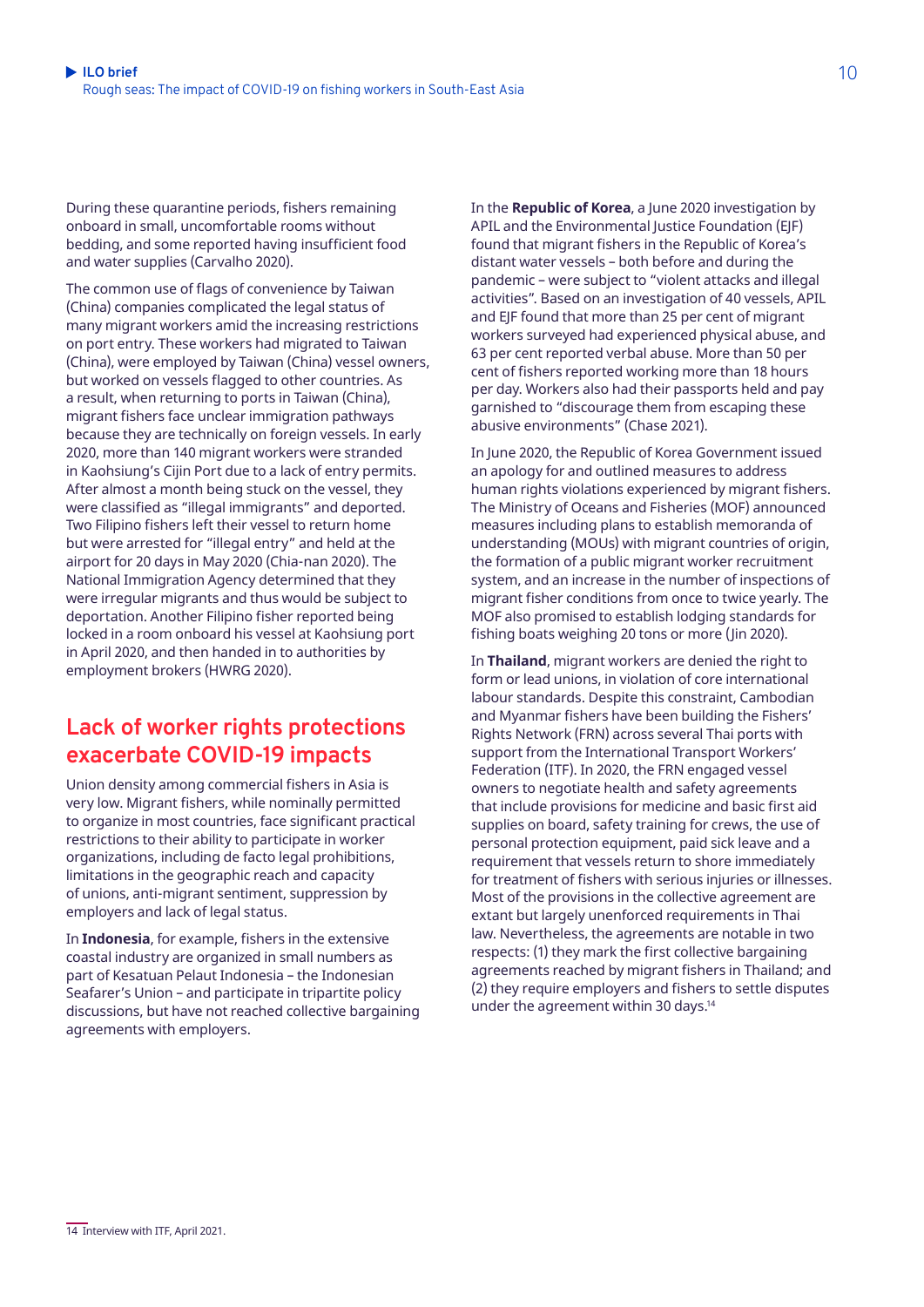#### **Freight-fishing gap**

Like commercial fishers, the seafarers who ferry the world's ocean freight have been vulnerable to the effects of the COVID-19 pandemic. Approximately 400,000 seafarers worldwide were left stranded on their boats for months at a time, many of them on board well beyond the end of their work contracts. A survey of 926 seafarers by the International Transport Workers' Federation (ITF) found that 59 per cent of seafarers had to extend their work contracts because they were unable to arrange a crew change. In the same survey, 26 per cent of seafarers had been on board their ships longer than the 11-month maximum allowed under international treaty – with some having been on board for as long as 18 months (McDonald 2020).

And like fishers, many seafarers are migrants who hail from the Philippines, India, the Russian Federation and China for work on board foreign-flagged vessels. Bans on flights meant that seafarers who were able to disembark were often stranded in port countries (Northam 2021).

Seafarers have a global collective bargaining agreement through their union, the International Transport Workers Federation (ITF). ITF representatives noted that dialogue with Danish shipping company Maersk in the early months of the pandemic resulted in setting the minimum labour standards for seafarers on board all Maersk ships. The agreement included hotel accommodation for seafarers in quarantine, as well as flights and ship transfers (Coyne 2021). Minimum labour standards for seafarers are also undergirded by the ILO's Maritime Labour Convention, 2006, as amended (MLC, 2006) which has been ratified by 97 Member States, including Indonesia, Japan, the Republic of Korea, Thailand and Viet Nam.

While the global fishing workforce is roughly 20 times larger than the freight workforce, 1 fishers are not covered by a binding global agreement with vessel owners, buyers and retailers. This disparity may be related to the high level of organization and activity by the shipping industry and by workers' organizations, which through the International Chamber of Shipping (ICS) and the ITF have produced a wide range of tools for labour governance and maintain effective social dialogue. The global commercial fishing industry lacks an international fishing vessel owners' organization similar to the ICS.

As noted above, the MLC, 2006 has been ratified by 97 countries, while the corresponding international labour standard for fishing – the Work in Fishing Convention, 2007 (No. 188) – has to date just 19 ratifications. Among the countries examined in this report, Thailand is the only one to have ratified the Convention, acceding in 2019 following a concerted campaign by the European Union and ILO to combat labour abuses in its fishing industry.

The disparity extends beyond ILO Conventions, global governance tools and bargaining, to encompass policy debates, public and private regulation, media attention and research. During the COVID-19 pandemic, this gap has meant more attention and investments by policymakers and multilateral agencies for maritime cargo shipping. Work in fishing issues is seemingly towed along in cargo's wake. The guidance document "Promoting Public Health Measures in Response to COVID-19 on Cargo Ships and Fishing Vessels" by the World Health Organization with input from the ILO and the International Maritime Organization includes guidance for fishing vessels as well as freight (WHO 2020). Fishing is sometimes cut loose altogether as, for example, in a 2020 United Nations paper Maritime Human Rights Risks and the COVID-19 Crew Change Crisis, which makes no references to fishing (United Nations Global Compact et al. 2021).

1 International Chamber of Shipping (2021) estimates that in 2021 there were 1.89 million seafarers in the global workforce. The FAO (2020) estimates that in 2020 there were 39 million at work in the global fishing industry.

### **Falling incomes and wage theft during the pandemic**

Falling incomes and job/employment losses caused by declines in fishing activity were among the most urgent problems for fishers in 2020. Where improvements in pay were recorded – a union representative in Thailand

noted that some vessel owners gave fishers a larger percentage of the catch – they were due to increases in the workload on vessels that lacked sufficient crew. 15

October 2020 IOM surveys of migrant worker advocates in Thailand rank decline in earnings and job losses as leading concerns, but no fishing-specific data is available. Workers in other low-wage industries in

<sup>15</sup> Interview with the ITF, April 2021.

<sup>16</sup> See, for example, Worker Rights Consortium, *[Hunger in the Apparel Supply Chain: Survey Findings on Worker's Access to Nutrition during COVID-19](https://www.workersrights.org/wp-content/uploads/2020/11/Hunger-in-the-Apparel-Supply-Chain.pdf)*, 2020.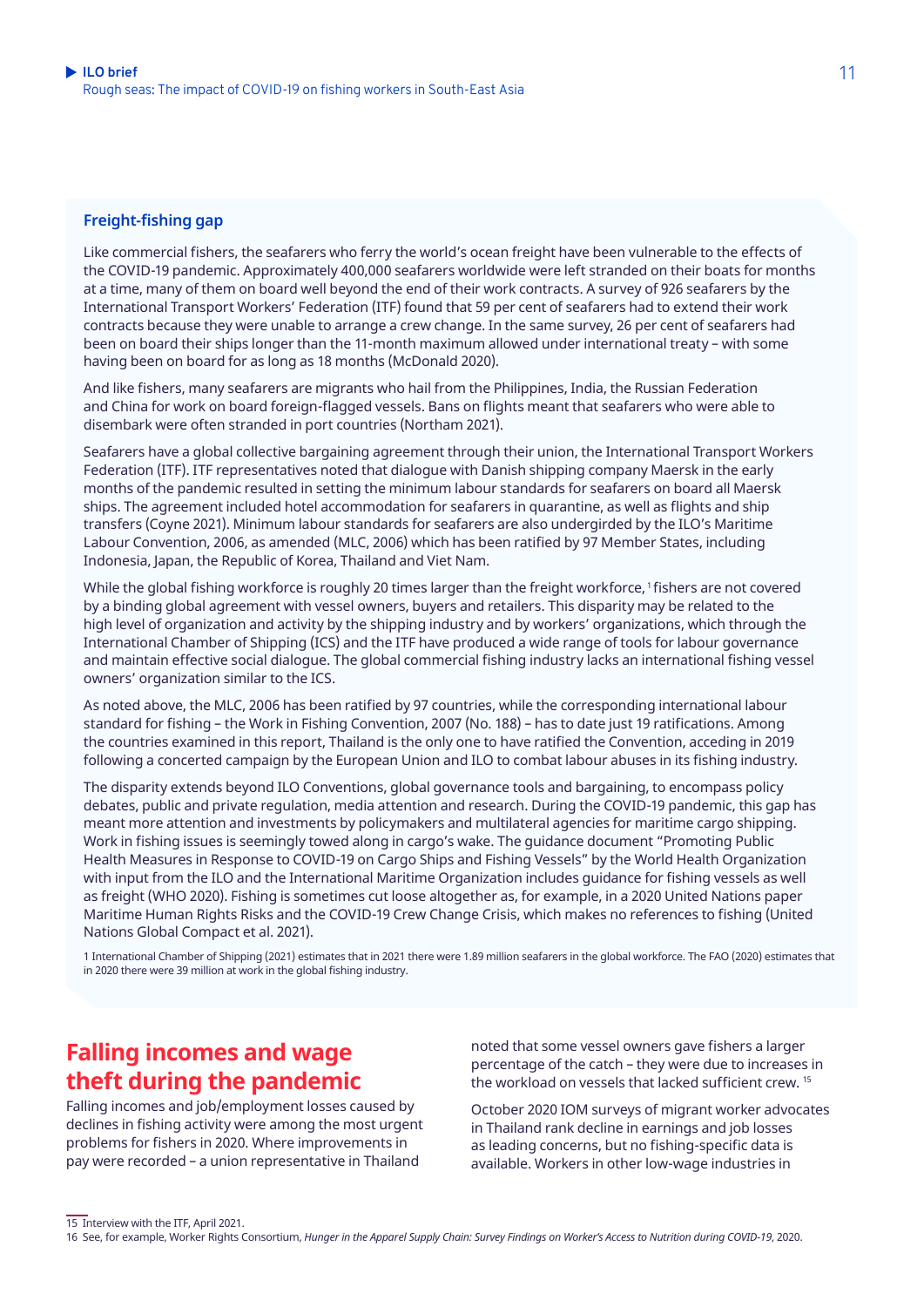South-East Asia affected by the pandemic reported significant declines in earnings, loss of employment and, in some cases, hunger or food insecurity.<sup>16</sup>

Decreasing wages and income for migrant fishers of course had secondary effects on their families in countries of origin. Comparing remittances for migrant workers, including fishers, as a percentage of gross domestic product (GDP) from 2019 to 2020, World Bank reporting shows decreases in remittances of 1.6 per cent globally. Among the countries of origin for migrant fishers in this paper, remittances to Myanmar fell from 4.3 per cent of GDP to 2.8 per cent; remittances to Indonesia decreased from 1.0 per cent to 0.9 per cent of GDP; remittances to the Philippines decreased from 9.9 per cent to 9.6 per cent of GDP; and Cambodia's remittances dropped from 5.9 to 4.9 per cent of GDP (World Bank, n.d.).

With the sudden border closures and travel restrictions, many migrant workers reported wage theft as employers took advantage of workers' precarious situations. The ILO surveyed 309 migrant workers employed in South-East Asia in March and April 2020. The interviews revealed that migrant workers experienced "deferred, reduced, or non-payment of wages" in addition to sudden termination (ILO 2020c). For workers who returned home, the process was rushed due to fear of arrest, border closures, and loss of employment. Thus, workers who did not receive their full wages described having no methods to recuperate their lost salaries, as they had to leave immediately and had no means to contact employers.

Migrant workers who stayed in countries of destination also experienced unexplained wage cuts. A migrant manufacturing worker in Thailand disclosed that wages for 13 days of work were reduced from 7,500 baht (US\$234) to 3,500 baht (US\$109), a cut of more than 50 per cent (ILO 2020c). Further, some of the workers who stayed were forced into doing so. From the fishing industry to the domestic work industry, workers described being unable to go home, as their passports and legal documents were held by employers. Trapped in countries of destination, these workers depended on their current employers for their source of income and their legal status. One migrant fishing worker in Thailand recalled being paid 100 baht (US\$3) per day – less than the legal minimum daily wage – but given that the employer controlled the workers' identification papers, the fisher had to accept these wages and continue working (ILO 2020c).

### **Health and safety protections were not priorities**

Fishing is acknowledged as a hazardous occupation, but the close quarters aboard most vessels; the lack of regular supplies, including personal protective equipment (PPE); and intermittent access to medical care during an airborne virus pandemic have increased the risk for fishers considerably (Siamhan and Trirath 2020).

Media reports on the predicament of fishing crews stuck on board their vessels illustrate the impacts of emergency actions by governments and employers for fishers. The stranded crew aboard the Panama-flagged vessel described above also were reportedly:

sleeping on the floor of the laundry room and under tables in what appears to be a kitchen. They heat what little food they have in a kettle. "We don't have any more filtered water. We boil the water that comes out of the sink, but it is brown and rusty and tastes bad," said [fisher Anthony] Medina, who worries about the fate of the crew members and their families back home who depend on their salaries. Their contract ended in November, and they are uncertain if they will get paid for working while quarantined at sea. The Philippine Consulate in Xiamen, China, has been sending the crew supplies… [but] logistics makes it difficult to send supplies regularly (Santos 2020).

In **Indonesia**, a May 2020 video showing two dead Indonesian migrant fishers on a Chinese-flagged vessel sparked outrage. The video shows the workers' bodies being thrown into the ocean (Wijaya and Henschke 2020). Three months later, in August 2020, investigative journalists discovered that two other Indonesian crew members had died aboard a vessel owned by the same owner, China's Dalian Ocean Fishing (Gokkon and Jacobson 2020). The ship had been caught operating illegally in Republic of Korea waters and had been a subject of the APIL/EJF investigation referenced above (Putri 2020). In response to the tragedy, the Indonesian Foreign Minister stated that the Indonesian and Chinese governments would set up a joint investigation into the company responsible for the deaths and abuse (Gibson 2020) and 88 Indonesian fishers were repatriated from the Dalian Ocean Fishing fleet (Gokkon 2020).

In the **Republic of Korea**, the Government required all foreigners to undergo regular COVID-19 testing in March 2021, and urged foreign workers whose visas had expired and might avoid testing to submit to the health regime, stating that their identities would not be disclosed (Choon 2021). As in Thailand, Singapore and elsewhere in the region, low-wage migrant workers faced higher infection risks and were subjected to stricter measures. This policy came under criticism from the diplomatic community, with the British Ambassador to the Republic of Korea asserting that the policy was discriminatory (Kim 2021).

Migrant fishers in the fleet of **Taiwan (China)** faced legal barriers to receiving the PPE and COVID-19 tests that the Government provided for migrant workers who hold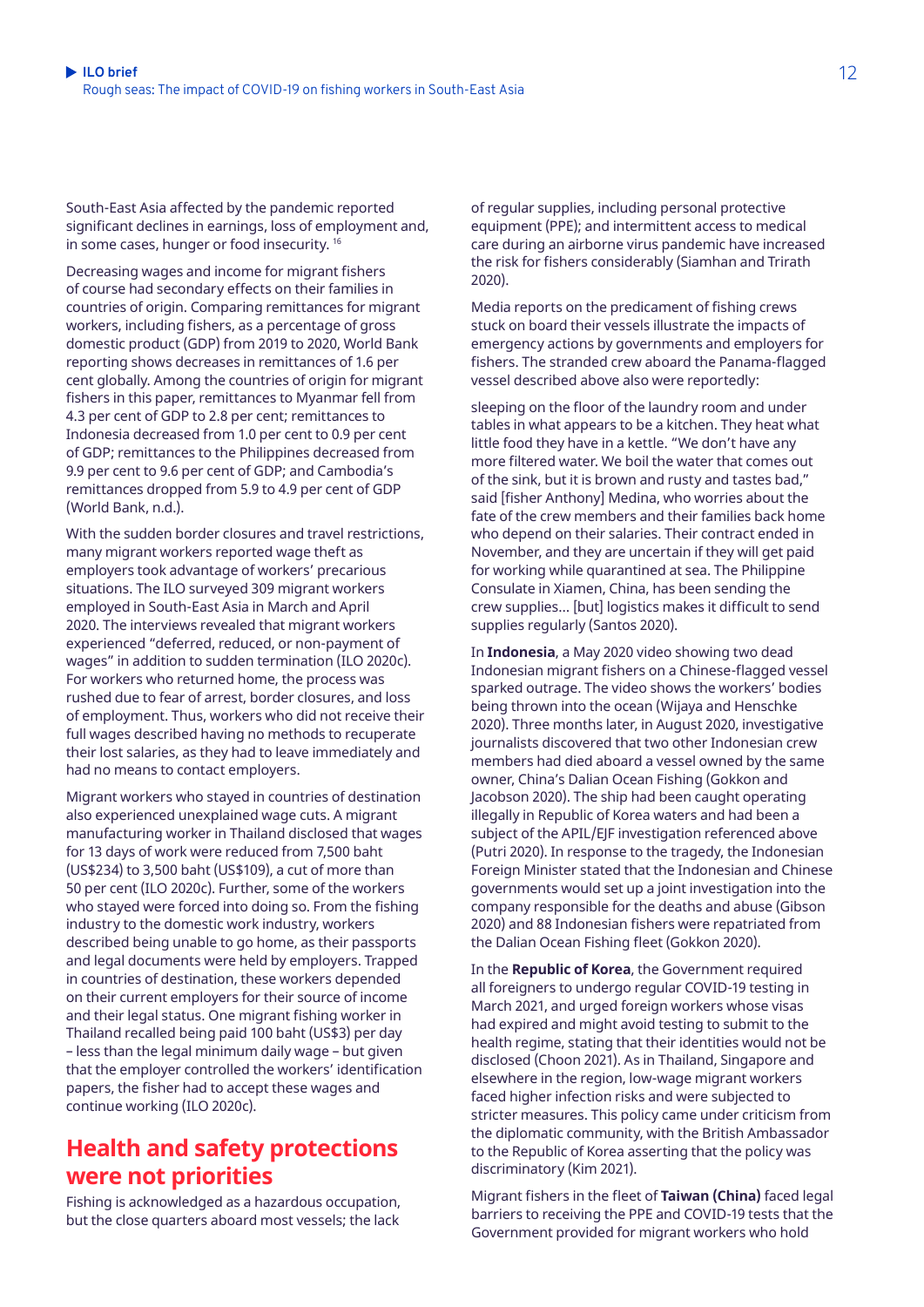valid National Health Insurance (NHI) cards. Without valid cards, newly arrived migrant workers, irregular migrants, workers between jobs and fishers in the distant water fleet were effectively excluded from basic public health measures, including easy access to masks (HRWG 2020). Migrant fishers in the coastal fishing industry should be enrolled in public health insurance by employers, but the Control Yuan – a government auditing agency – found in April 2020 that half of the coastal fishing industry's workforce was not enrolled in public insurance (Chiang and Rogovin 2020). For those who were enrolled, many described being unable to go to hospitals because employers would not approve time off from work. Workers in distant water fisheries were not eligible for NHI cards as they were not enrolled in public insurance, leaving these workers outside the requirement for PPE. Irregular migrant workers also faced difficulties in getting tested, as the Government required proof of citizenship to get a free COVID-19 test (Aspinwall 2021).

In **Thailand** , IOM conducted a rapid assessment of COVID-19 impacts and awareness among migrant workers in April 2020, which found that that awareness levels about symptoms and hygiene were high (IOM 2020e, see figure 3 below). An ILO regional assessment in June 2020 found similar results in respect to COVID-19 awareness levels, but 57 per cent of migrant workers in Thailand reported insufficient PPE and limited access to testing and treatment (ILO 2020b).

Overwork on commercial fishing vessels is a common practice, in part because of the nature of fishing and the movement of fish. But reduced crew sizes on already under-manned Thai vessels has made a dangerous situation worse. Following improvements in the control of work hours in the pre-pandemic period, migrant fishers in Thailand are again reporting working 20-hour days (ILO 2019; interview with ITF, April 2021).



```
Figure 3. Migrant worker awareness levels for COVID-19 health and safety measures in Thailand, 2020
```
**Source**: IOM 2020e.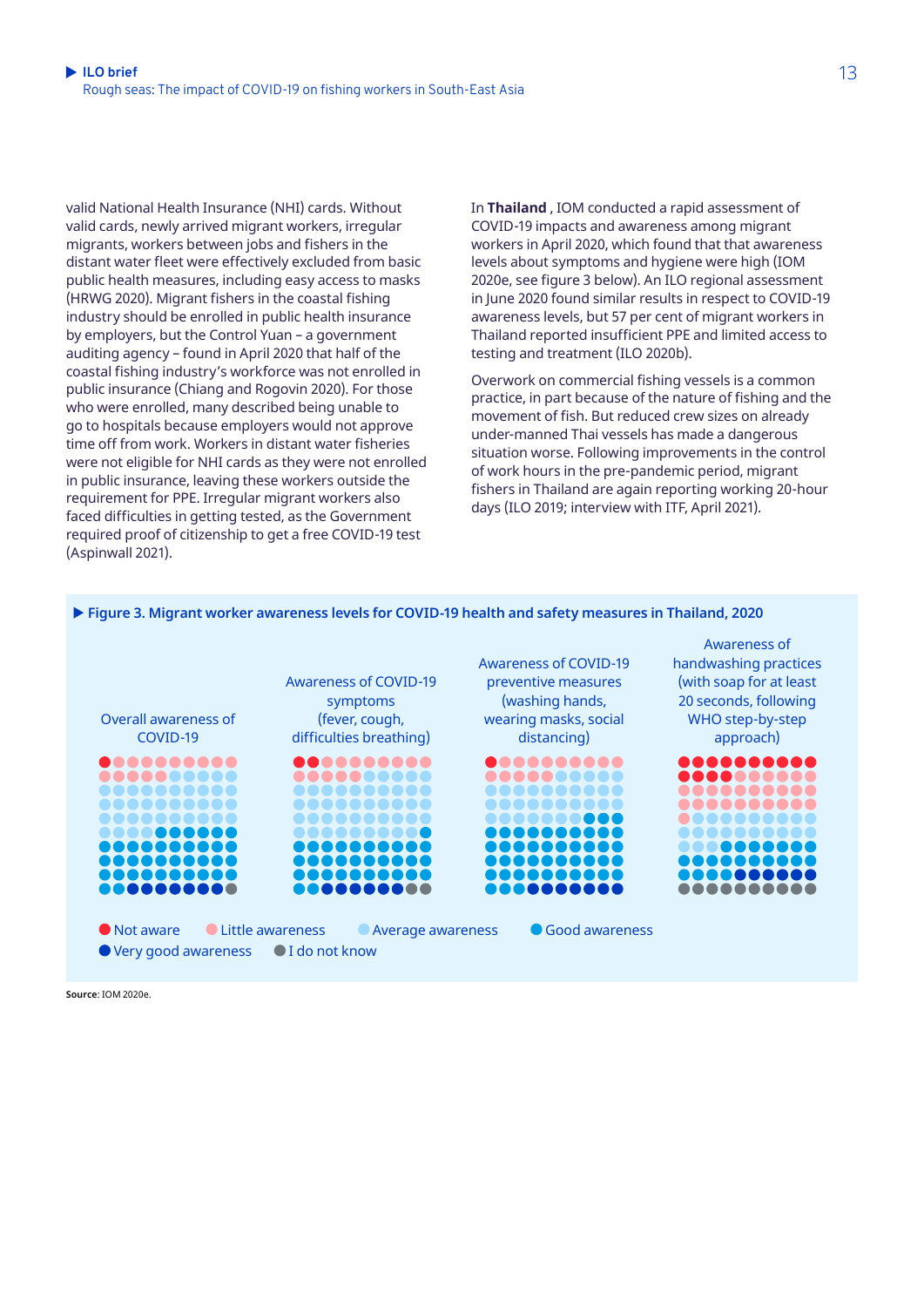# ▶ COVID-19 policy responses and impacts on work in fishing

This section examines the impacts on fishers of government policies to curb the spread of COVID-19 with a focus on two patterns affecting migrant fishers in particular. First, in the countries examined in this brief for which information is available, government pandemic relief polices aimed at assisting unemployed and essential workers overlooked or excluded migrant workers. Second, emergency actions – on top of the border closures and lockdowns noted above – included temporary changes to immigration rules and extensions of residency and work visas. Finally, this section uses Thailand as a case study to review the actions by global seafood buyers and private regulation efforts to mitigate the impacts of the pandemic for fishers in their value chains.

### **Migrant fishers excluded from COVID-19 relief programmes**

National fishing industries were naturally included in government relief programmes, but migrant fishers in industries for which information is available were largely excluded, regardless of their migration status. Small-scale fishers in the **Philippines**, for example, and their communities received targeted government assistance. Media reports detailed complaints about the requirements for and the flow of funds to support Filipino fishers (Coro 2020).

But Filipinos (and others) working as migrants fishers in the **Republic of Korea** were largely excluded from Korean Government relief programmes. In May 2020, the Government distributed COVID-19 relief funds of 1 million Korean won (US\$900) to householders, but foreign nationals were ineligible for funds unless married to Korean citizens or holding permanent residency visas (Ock 2020a). Filipino fishers working overseas were eligible for COVID-19 income support from the Philippines Government only if they did not receive support in their country of destination.

The COVID-19 relief programmes of **Taiwan (China)**  offered vouchers to all citizens, foreign residents married to nationals or any passport-holding foreigners. However, this programme excluded all other foreign residents, leaving most migrant workers with no financial support during the pandemic (Marschke et. al 2020).

Although **Thailand's** fragmented but comprehensive social security system for migrant workers includes

unemployment benefits, the United Nations-estimated 3.9 million regular and irregular migrants in Thailand were effectively excluded from economic stimulus payments and benefits provided by the Government, which were limited to Thai nationals (Promchertchoo 2020; ILO 2020a; ILO 2020b; United Nations 2019). 17 Access for migrant workers to healthcare and paid sick leave is permitted by law in Thailand. However, for those in informal jobs and, of course, for those who do not know about the entitlement or who are reluctant to engage with authorities, it is difficult to access these entitlements (ILO 2020a). In addition, employers of migrant fishers can legally opt out of the national social security scheme and purchase equivalent private insurance instead. In practice however, many fishers are not adequately covered by private insurance schemes and are also excluded from entitlements in the national system.

A 2019 ILO Ship to Shore Rights survey of 470 fishers and processing workers in the Thai seafood industry revealed that while "all seafood [processing] workers were aware they receive at least one of the work entitlements, 43 per cent of fishers were not aware they had any of the work entitlements [including access to healthcare] in their current job" (ILO 2020e, 21). Into this gap have stepped migrant support organizations and international donors, including the ILO, with donations of food, hygiene kits and information about safety measures and healthcare (ILO 2021a).

### **Lockdowns lead to extensions of stays for migrant workers**

Several destination countries, specifically **Japan** and the **Republic of Korea**, undertook a phased reopening of their borders from June to September 2020 after closing them by the end of March. These nations utilized their visa systems to restrict international visitors, including migrant workers. **Taiwan (China)** authorities, as early as February 2020, barred entry by international workers who had visited Mainland China in the previous 14 days. Destination countries also organized "green lanes", or bilateral areas where travelers doing business or work are offered mobility while other travel was restricted. By December 2020, Japan and the Republic of Korea had formed this kind of agreement, with general travel permitted with Taiwan (China) and Viet Nam as well. An exception among the destination countries was **Thailand**, which was recognized initially for aspects of its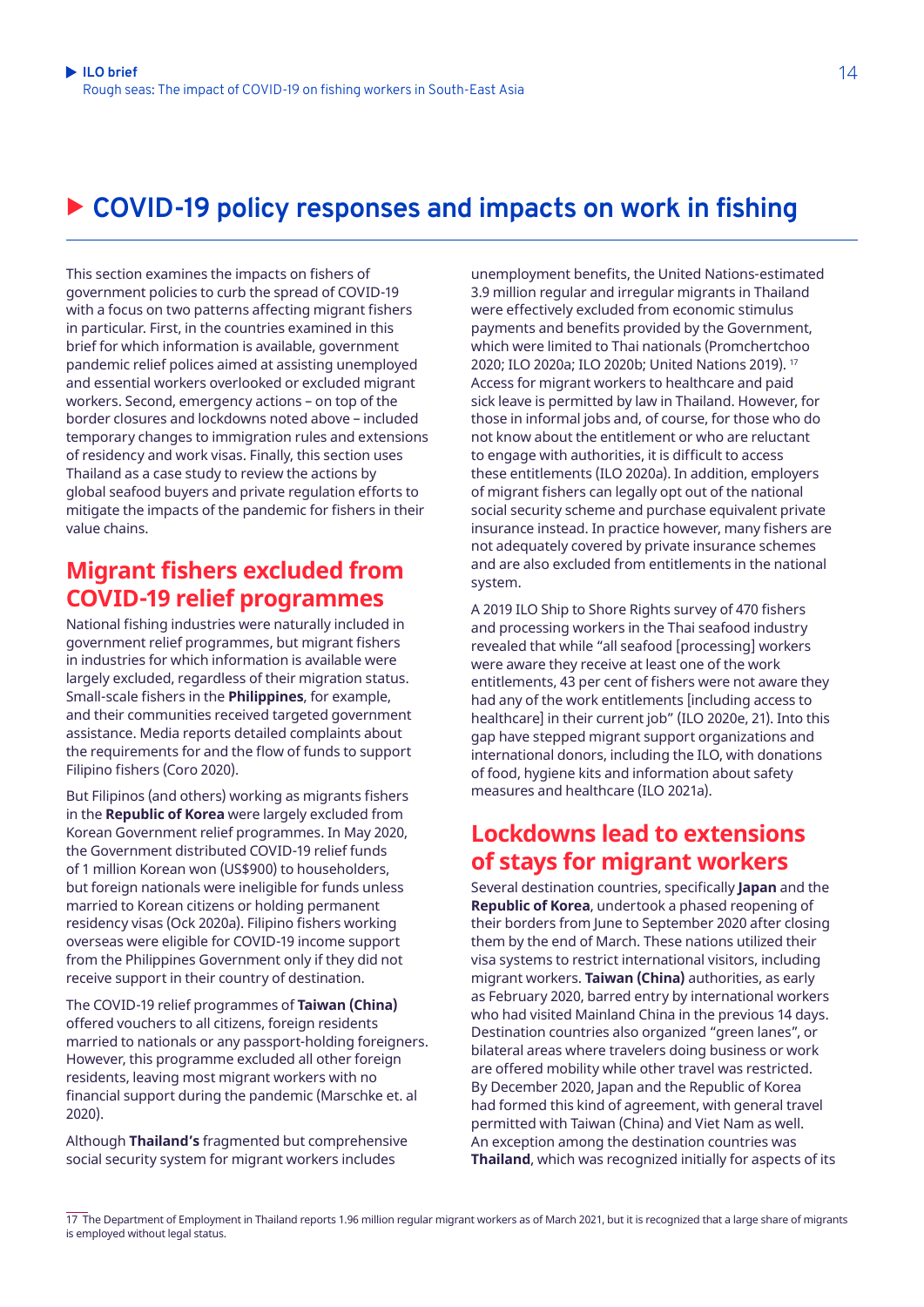#### ▶ Table 3. Quarterly employment in fishing by country, 2019-20

| <b>Country</b>               | 2020<br>Q <sub>1</sub> | 2020<br>Q <sub>2</sub> | 2020<br>Q <sub>3</sub> | 2020<br>Q <sub>4</sub> | 2021<br>Q <sub>1</sub> | <b>Total change</b> |
|------------------------------|------------------------|------------------------|------------------------|------------------------|------------------------|---------------------|
| <b>Origin countries</b>      |                        |                        |                        |                        |                        |                     |
| Cambodia                     | $+3.00$                | $-1.00$                | $+0.00$                | $+0.00$                | $+0.00$                | $+2.00$             |
| <b>Indonesia</b>             | $+4.00$                | $+0.00$                | $-1.00$                | $+0.00$                | $+0.00$                | $+3.00$             |
| <b>Myanmar</b>               | $+3.00$                | $+0.00$                | $+1.00$                | $+0.00$                | $+0.00$                | $+4.00$             |
| <b>Phillippines</b>          | $+4.00$                | $+0.00$                | $-2.00$                | $+0.00$                | $+2.00$                | $+4.00$             |
| <b>Viet Nam</b>              | $+4.00$                | $-1.00$                | $+0.00$                | $+1.00$                | $+0.00$                | $+4.00$             |
| <b>Destination countries</b> |                        |                        |                        |                        |                        |                     |
| Japan                        | $+2.00$                | $+1.00$                | $-2.00$                | $+3.00$                | $+0.00$                | $+4.00$             |
| <b>Republic of Korea</b>     | $+3.00$                | $+0.00$                | $-1.00$                | $+1.00$                | $+0.00$                | $+3.00$             |
| <b>Taiwan (China)</b>        | $+3.00$                | $-1.00$                | $+0.00$                | $+0.00$                | $+0.00$                | $+2.00$             |
| <b>Thailand</b>              | $+4.00$                | $+0.00$                | $+0.00$                | $-1.00$                | $+0.00$                | $+3.00$             |

**Note**: A score of 0.00 represents no changes, and a score of 4.00 represents the (re-)introduction of the most stringent policies. Source: University of Oxford, n.d.

handling of the pandemic, but later struggled to enforce its border closure mandates (Hunter 2021).

Several sending countries, including **Indonesia** and the **Lao People's Democratic Republic**, tightened their visa systems so that previously issued visas were invalid or visas were required for those who, beforehand, could travel without one (Benton et al. 2021).

The border and migration control policies tracked by the University of Oxford COVID-19 Government Response Tracker (OxCGRT) between March 2020 and March 2021 show the stringency of international travel controls in the countries examined in this paper (see table 2). The numbers in table 2 refer to the change in policies compared to the previous quarter, where a score of 0.00 represents no change and a score of 4.00 represents the imposition (or reimposition) of the strictest forms of travel controls.

Having erected some of the most stringent travel limitations globally, the destination countries examined in this paper made few changes during this period: Japan and the Republic of Korea maintained +3.00 travel controls, Taiwan (China) increased its controls from +3.00 to +4.00, and Thailand relaxed measures slightly after an extremely restrictive start (University of Oxford, n.d.).

The **Republic of Korea** likewise temporarily eased visa rules for migrant workers, including fishers stranded because of pandemic border closures. In April 2020,

the Government granted them a 50-day extension but workers were not permitted to work during this extension period (Ock 2020b). In July 2020, the Government extended migrant visas for up to three months and allowed migrants to engage in seasonal work (Yonhap 2020). By February 2021, these measures had been extended to February 2022 (Yonhap 2021), but the extension was not open to unregistered migrants or workers who had already reached the maximum number of workplace changes allowed under the law (Khoa 2021). Migrant rights advocates have called for the Government to allow unregistered migrants to live and work legally in the country, and legislation allowing workers with expired visas to have their permits extended has been proposed (Ock 2021).

In **Taiwan (China)**, many migrant workers were granted short-term visa in March 2020, allowing them to work legally throughout the pandemic. However, migrant workers were required to apply for a three-month work permit and could only apply if they had been working in Taiwan (China) for at least 12 years. Many migrant workers whose contracts ended in March were not eligible to reapply for the work permit, and were thus stuck without a source of income until the Government amended the policy in May 2020. (HRWG 2020).

In April 2020, **Thailand** approved a round of automatic visa extensions for migrants who were in the country with temporary stay status. That same month, the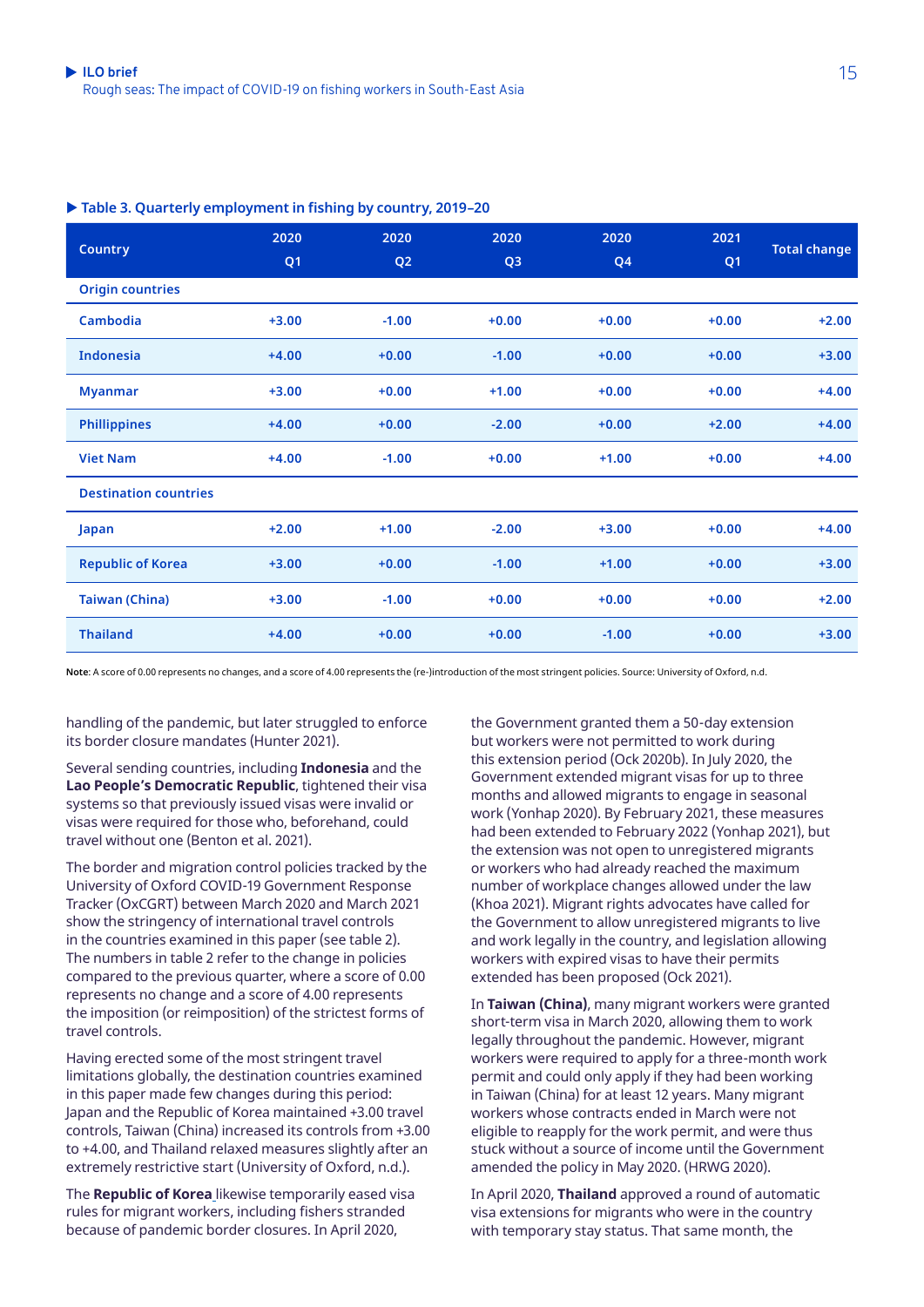Department of Fisheries announced registration procedures for migrant fishers from the Lao People's Democratic Republic, Myanmar and Cambodia (ILO 2020b). By December 2020, the Thai Government had announced that it would allow eligible irregular migrants from Cambodia, the Lao People's Democratic Republic and Myanmar to regularize their status and work legally in Thailand for two years (Wongsamuth 2020).

The two-year extension was accompanied by a notable increase in fees and administrative requirements that are burdensome to migrant workers, including a government-mandated health check, which together cost migrant fishers approximately 8,680 baht (US\$277) (MWG 2021). According to worker advocates, this fee is unaffordable for most migrant workers and could push them deeper into debt to brokers or employers. Moreover, a substantial portion of workers are unable to register because of lack of support from their employers, potentially making them more vulnerable to labour abuses (Blomberg 2020b). The Migrant Working Group estimated that 500,000 migrant workers had fallen into irregular status by January 2021 due to the inaccessibility of the visa extension registration and high costs, and that up to 1.5 million were at risk of falling into irregular legal status due to these barriers (*The Momentum* 2021).

Origin countries' restrictions on migrant workers have followed similar patterns. The Government of **Cambodia** instituted a lockdown in Phnom Penh and Ta Khmao for 14 days in April 2020, in addition to banning travel between provinces in April 2020 for 14 days (Benton et al. 2021). Actions like these resulted in a measure of +2.00 absolute change in international travel controls from between March and June 2020 (University of Oxford, n.d.). In **Indonesia**, nonnationals were prohibited from entering, barring certain exceptions for workers, who require a negative COVID-19 PCR test result and a certificate written in English (Benton et al. 2021); although these orders resulted in a lower measure of absolute change in international travel controls relative to non-pandemic conditions: +1.00. Likewise, border restrictions in **Myanmar** elicited a +2.00 change in international travel controls; those in the **Philippines** constituted a +1.00 change; and travel restrictions in Viet Nam also resulted in an absolute change of +1.00 (University of Oxford, n.d.).

### **Seafood buyers acknowledge problems, but progress is "glacial": Thailand as a case study**

Global food retailers, Thai seafood buyers and industry groups have acknowledged the difficulties faced by fishers and seafood processing workers during the pandemic, but efforts to respond to these challenges have been limited. NGOs have been called on to fill the sizeable gaps left by private and public sector responses. This section uses Thailand as a case study to focus on the response of the seafood industry to the difficulties faced by fishers during the pandemic.

Thai Union Foods, the world's largest producer of tuna, won plaudits for a more focused response to the needs of its largely migrant workforce, and in a published opinion piece, highlighted the effects of the industry's business model on workers:

For businesses around the world, supporting migrant workers through the pandemic is a question not just of ethics but of effective management. A tainting of international supply chains with slavery and abuse; the costly destruction of shared resources; the threat of economic stagnation and export sanctions: while the pressure to cut labour costs is high, this short-term thinking will come with a heavy price. … Business leaders have a duty to their shareholders, their employees and society to resist a resurgence in forced labour by providing equal job security for all workers (McBain 2020).

There has been no public commitment from seafood industry leaders in Thailand to "build back better" or to rethink – as is underway in the global apparel industry, for example 18 – the industry's impacts on its suppliers, its workers and the environment in the post-pandemic world.

In general, industry responses have followed the Government's lead, and no voluntary associations developed measures significantly beyond the minimum government requirements in relation to the protection of workers. The industry response was left up to the capacity and will of individual companies, with significant variations between responses of larger export-facing and public companies and those from small- or medium-sized enterprises.

Company responses have been focused on COVID-19 awareness education and, in some cases, provision of PPE to workers and COVID-19 tests (Thai Union 2021b; *Thai PBS News* 2021). Notably, almost all seafood processing factories remained open and operational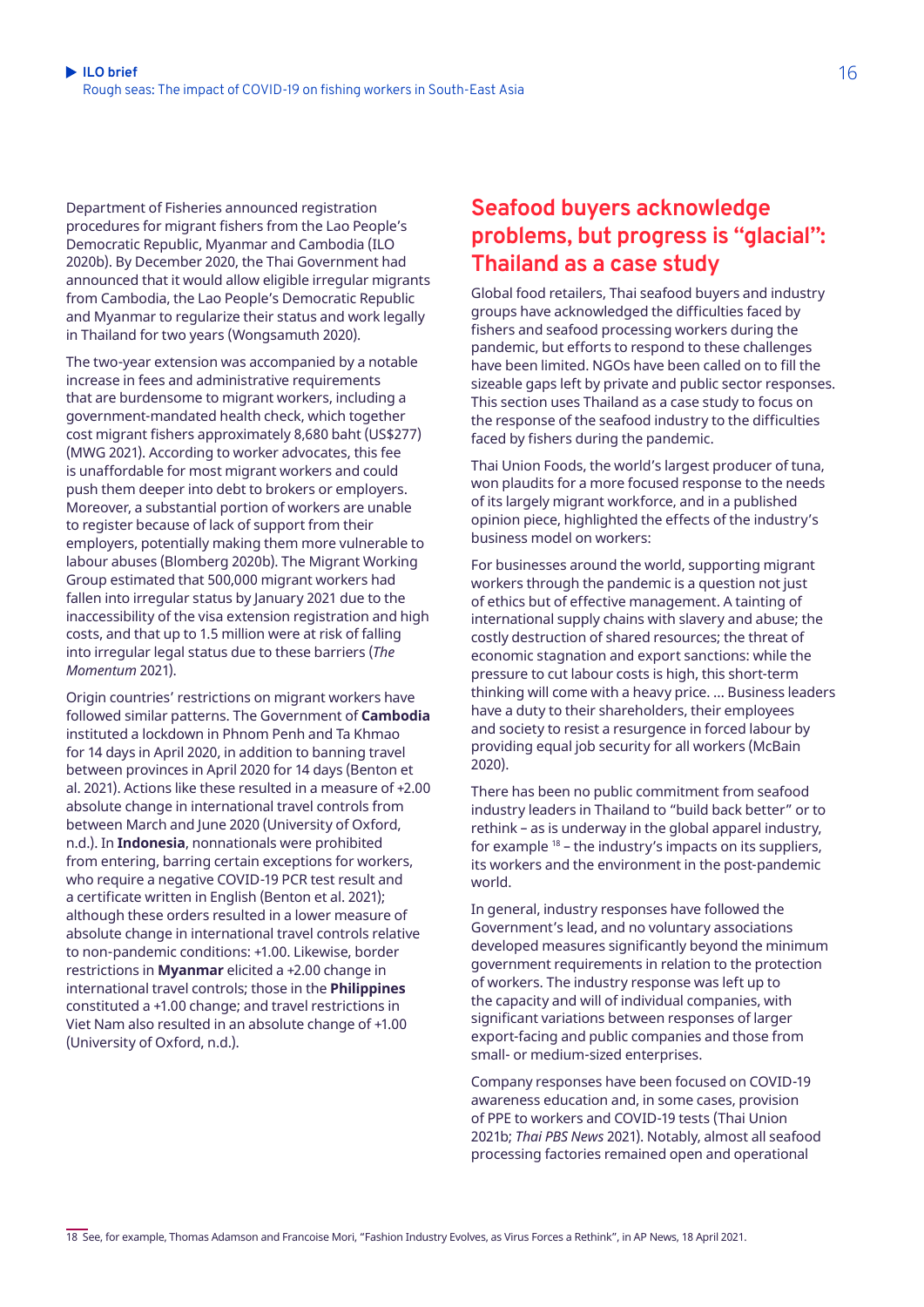due to the "bubble and seal" policy, despite detection of COVID-19 cases among its workers (*Prachachat* 2021). 19 Thai Union provided additional buses to improve social distancing between workers during transportation between their employer-provided dormitories and the factory. <sup>20</sup> The industry did not report on any COVID-19 prevention measures being applied to employerprovided accommodation. The Pattaya Food Group, which produces canned seafood products under the Nautilus brand, was the company behind the muchlauded "factory quarantine" facility in Thailand in January 2021, where the factory was converted into a 600-bed quarantine facility after COVID-19 was detected among its workers and as a part of its corporate social responsibility efforts (Taylor 2021). Production was reportedly shut for a few days to set up the field quarantine facility, and resumed shortly with the "bubble and seal" approach applied in February 2021.

For workers and households affected by COVID-19, companies also responded by delivering some basic humanitarian assistance to affected workers, such as providing quarantined seafood workers in Samut Sakhon with donated food and drinks (Wongsamuth 2021b).21 Some companies made donations of their

products around the world to affected communities. However, the industry and its associations failed to develop clear policies on compensation for loss of income, or medical leave entitlements for workers required to self-quarantine. Nor were there any efforts to secure social security entitlements for eligible workers.

The Seafood Task Force – a voluntary private regulation programme created by major seafood retailers and processors – renewed pledges to improve conditions along the Thai seafood supply chain in February 2021, but in its 2021 Ten Point Action Plan referred to COVID-19 only as a hindrance to the group's plans and made no mention of the costs to workers and vessel owners (Seafood Task Force 2021). The Thai CSO Coalition and other labour advocates have argued that global buyers have made "glacial progress" to stop forced labour and exploitation, and need to take responsibility for the improvement of workers' wages and access to healthcare (Wongsamuth 2021d; Rogovin 2021).

# **E** Conclusion

The "out of sight is out of mind" adage appears to be holding true in commercial fishing in the COVID-19 era, despite pre-pandemic attention to the industry's labour practices and promises of reform. This is doubly true for migrant fishers in the industry, who generally lack protection from the actions of governments and employers.

But meaningful quantitative measures of the pandemic's impacts on the fishing industry and fishers are hard to locate. The industry's scale and practices are often opaque at the national level, and it is notable that media reporting and official data on labour practices is widely available for only one of the countries covered in this brief: Thailand. The lack of meaningful data on work in fishing in these countries – on working conditions, labour rights protections and pay, for example – means

researchers have no baseline measures against which to measure the impacts of a pandemic.

The general dearth of data on fishing labour practices in Asia contrasts with the data collection and analyses performed for the catch. This data is more commonly collected and easier to find than basic, reliable information about the industry's workforce and the terms and conditions under which they work. That must change, principally through efforts by regulators and buyers as well as media, workers' organizations and researchers.

Four things are nevertheless clear from the analysis above. First, the fall in fishing activity and trade was significant in early to mid-2020, with annual trade volumes, value and remote measures of fishing activity lagging behind their 2019 levels. Imports from the countries examined in this brief to the US and European

19 According to the World Health Organization, approximately 15 per cent of the total positive cases in Thailand are migrant workers. While this appears to be a minority of the overall cases, on a per capita basis, migrants are disproportionately affected. For every 1,000 migrants from Cambodia, the Lao People's Democratic Republic, and Myanmar, 22.04 were infected (United Nations Network on Migration 2021). Figures specifically for the seafood processing sector were not available. The infection rate reflects risks migrant workers face, including the lack of social distancing at workplace, often crowded living conditions, and poor access to health education and PPE.

20 Email correspondent with Thai Union dated 6 January 2021.

21 See, for example, ["CP Foods Donates Food Aid to Migrant Workers and Medical Staff in Thailand"](https://www.thepoultrysite.com/news/2021/01/cp-foods-donates-food-aid-to-migrant-workers-and-medical-staff-in-thailand), The Poultry Site, 8 January 2021; Thai Union, ["Press Release](https://www.thaiunion.com/en/newsroom/press-release/1162/thai-union-donates-thb-1-million-in-sealect-products-to-communities-affected-by-covid-19)  [on Thai Union Donates THB 1 Million in SEALECT Products to Communities Affected by COVID-19",](https://www.thaiunion.com/en/newsroom/press-release/1162/thai-union-donates-thb-1-million-in-sealect-products-to-communities-affected-by-covid-19) 10 April 2020; and CPF, ["Press Release on CP Group and CP](https://www.cpfworldwide.com/en/media-center/corporate-Covid-relief-2021)  [Foods Make Multiple COVID-Relief Efforts to Help Thailand Tackle COVID-19",](https://www.cpfworldwide.com/en/media-center/corporate-Covid-relief-2021) 11 February 2021.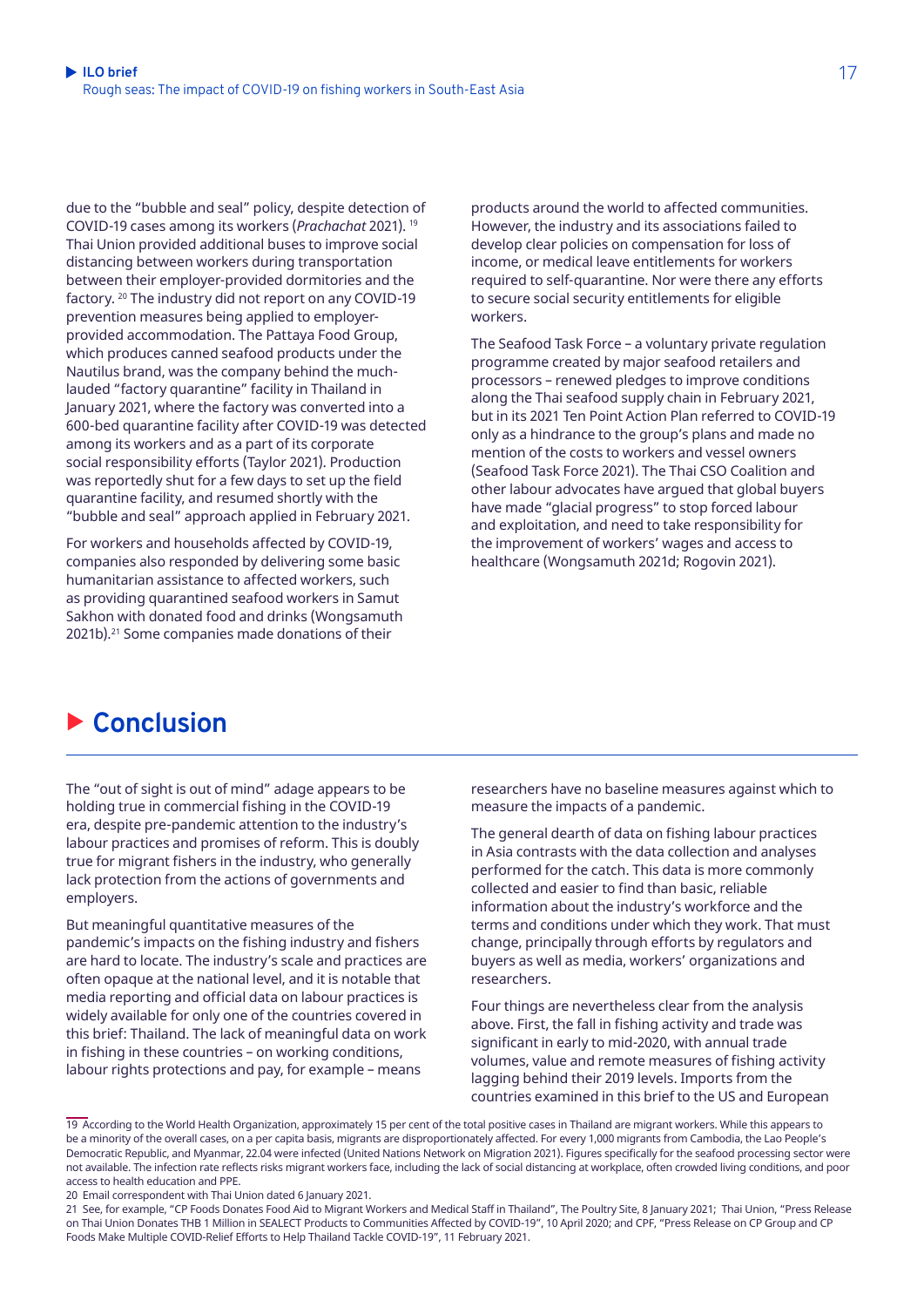Union markets were down approximately 14 per cent in 2020 (see figure 2).

Second, slumping demand rather than supply problems was apparently the leading cause of the decline in fishing activity, as most fishing industries did not feel the pinch of enforcement of lockdown requirements or COVID-19 policies, allowing them to operate much as before. Border closures and confusion over work status for migrants disrupted lives – especially among distant water fishers – and disrupted labour markets for work in fishing, but the tightening of labour markets, which normally might have increased workers' leverage on pay, appears to have been offset by the fall in fishing activity and fear of "rocking the boat".

Third, legal protections and pandemic-specific benefits for fishers are, on the whole, available to nationals and not to migrants. This disparate treatment of workers – notable in the Thai and Republic of Korea fishing industries where migrants make up the majority of the workforces – is a reflection of larger social disparities and policies that perpetuate discriminatory treatment. But this exclusion is especially hard on fishers, as their access to social protections is generally more limited (by work routines) and more tenuous than the access afforded to migrants working in more formalized sectors.

Finally, the scale of the pandemic's impacts on work, trade and regulation of labour practices has revealed again the inadequacy of voluntary corporate social responsibility and sustainability programmes by seafood buyers for protection of its workforce. One major industry initiative within the region had commitments to strengthen national legal frameworks and effective enforcement for workers placed last in its list of priorities (Seafood Task Force 2021). This failure of self-regulation has grown in importance for trading partners, and for the United States in particular, where US Senate Bill 1260 passed in May 2021 with a provision calling for the Biden Administration to:

issue regulations regarding the verification of seafood imports to ensure no seafood or seafood product harvested or produced using forced labour is imported into the United States, and develop a strategy for using Seafood Import Monitoring Program (SIMP) data to identify imports at risk of being harvested or produced using forced labour. Directs USTR [US Trade Representative] to engage with U.S. trading partners on the development of seafood tracking and sustainability plans.<sup>22</sup>

### **Recommendations**

To tackle the COVID-19 crisis, the ILO has proposed a policy framework with four pillars based on international labour standards:

- i. stimulating the economy and employment;
- ii. supporting enterprises, jobs and incomes;
- iii. protecting workers in the workplace; and
- iv. relying on social dialogue for solutions (see ILO 2020f).

As the pandemic continues to take its toll on the health as well as the economic and social wellbeing of the global population, the continued mobilization of resources and action along these four pillars remains key to safeguarding jobs and livelihoods, including those in the fishing and seafood processing sectors. Sustained attention to workers, including migrant workers, employed in these sectors is crucial, particularly where workers are made "out of sight" through policies that severely limit their freedom of movement or where their places of work – fishing vessels – are difficult to monitor.

The COVID-19 pandemic has exacerbated already existing inequalities, and policy responses must ensure that support reaches the workers and enterprises that need it most. At the same time, COVID-19 response and recovery policies are an opportunity to address preexisting decent work deficits and structural inequalities, particularly in the fishing and seafood sectors where labour protections and labour law enforcement have been weak. Continued efforts to promote international labour standards are needed to address the underlying protection gaps for workers. Increased transparency in corporate practices as well as improved collection and disclosure of data on workers, particularly those in fishing, are crucial to ensuring that these workers do not fall into a policy blind-spot during the pandemic and its aftermath. Support for enterprises, as well as the extension of social protection to all workers – including migrant workers – is key to mitigating the adverse impacts of the pandemic.

In South-East Asia, the 14th Association of Southeast Asian Nations (ASEAN) Forum on Migrant Labour (AFML), held virtually in September 2021, reiterated the call for the promotion of gender-responsive policies and initiatives as well as related budgets at all stages of migration to respond to the adverse impacts of the COVID-19 pandemic on all workers, regardless of migration status. In addition to the recommendations from the 14th AFML that address the continuing need to protect migrant workers during the pandemic and to ensure that migrant workers are not left behind during recovery and in the post-pandemic future (ASEAN 2021), the following recommendations highlight the specific needs of migrant workers in the fishing and seafood processing sectors. These recommendations will need to be implemented with the leadership of governments and the support of social partners, including workers' and employers' organizations. Employers and industry associations are also called upon to broaden their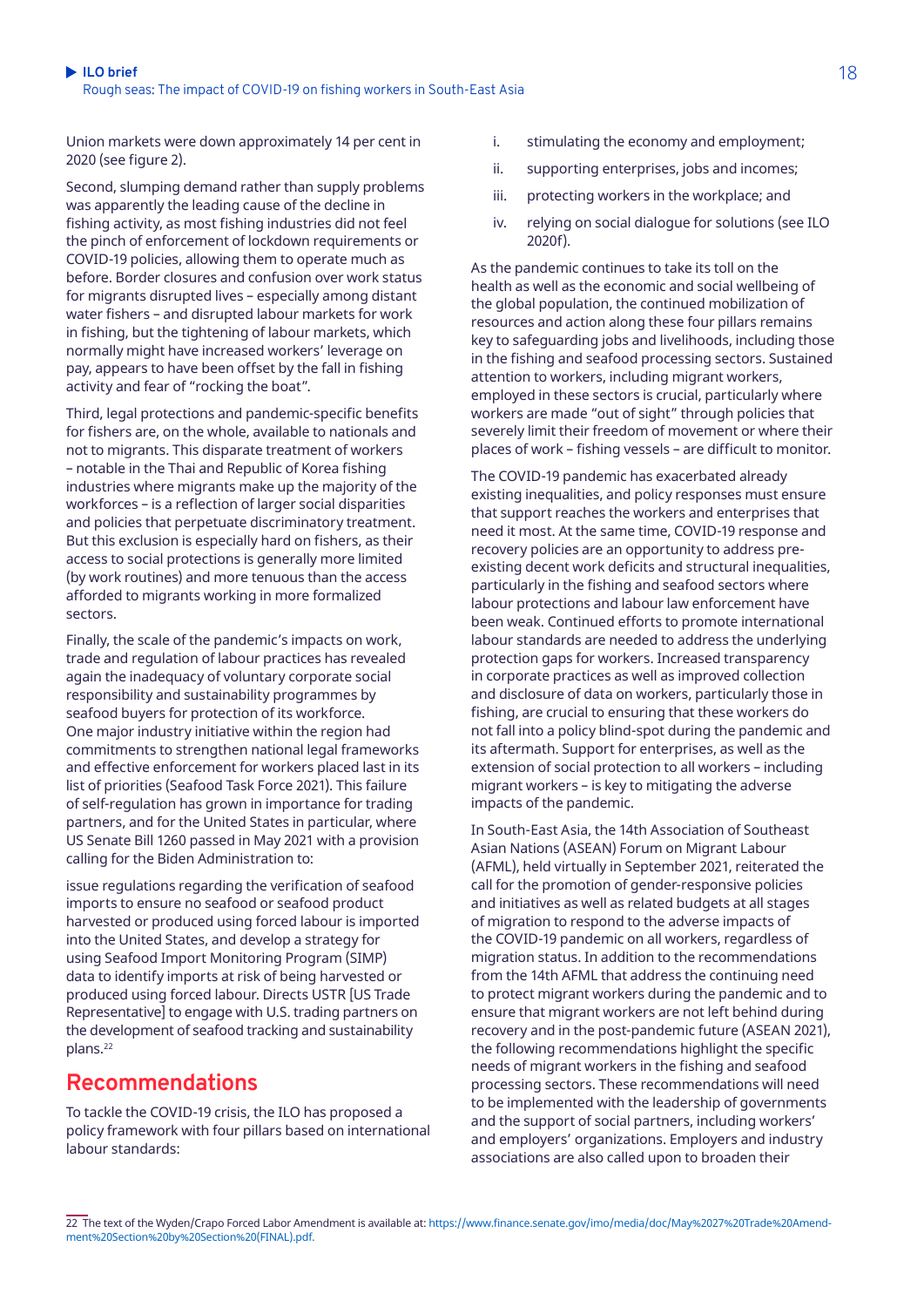response to the COVID-19 crisis and proactively address the needs of workers. As export value is important to the fishing and seafood processing industries in South-East Asia, buyers can exercise significant market pressure to incentivize improved labour conditions for workers.

- **Improve collection and disclosure of data on migrant workers employed in the fishing and seafood processing sectors.** The current destination country on employment of migrant workers in the ILO's International Labour Migration Statistics database is typically reliant on labour force surveys and administrative records. The latter are particularly dependent upon regularization processes that are well-known to fall short of a comprehensive account, particularly for highly mobile and hard-to-reach populations like fishers. The availability of reliable data has deteriorated further during COVID-19 due to containment measures that have limited data collection. To support the delivery of more effective public services and enforcement of labour and social protection for migrant workers, more robust sources of data should be developed and firewalls with immigration enforcement strictly maintained.
- **Institutionalize tripartite and civil society consultation in the development and implementation of labour migration governance, particularly during COVID-19 response and recovery.** To support more responsive legal frameworks, inclusive social dialogue – including equitable representation of government, employers, workers and civil society organizations (CSOs) – should be part of the process for formulating and implementing pandemic response and recovery policy. Social partners and CSOs, particularly those representing the interests of workers in the fishing and seafood processing sectors, continue to be sidelined from the consultation process in many countries in the region, which has contributed to top–down legislating by government authorities on labour migration issues. Expanding social dialogue on migration policy is particularly critical during the COVID-19 pandemic to ensure that migrant workers are not neglected or subjected to policy responses that have direct or indirect discriminatory impact, including for public health measures.
- ▶ Ratify the key international labour standards **related to employment of migrant workers in the fishing and seafood processing sectors to address underlying gaps in labour protection.** Thailand has already taken the positive step forward of ratifying the Work in Fishing Convention, 2007 (No. 188). Fully implementing the articles in the Convention would

make a major difference in improving working conditions for fishers, as the Convention responds directly to many of the key decent work deficits they face. Other countries of origin and destination for migrant fishers in Asia should pursue ratification of Convention No. 188 to better protect their labour rights, as well as other relevant ILO Conventions and Protocols, such as the Migration for Employment Convention (Revised), 1949 (No. 97); Migrant Workers (Supplementary Provisions) Convention, 1975 (No.143); Private Employment Agencies Convention, 1997 (No. 181); and the Protocol of 2014 to the Forced Labour Convention, 1930.

- ▶ Extend labour rights protection to women and **men migrant workers regardless of the formality of their employment arrangements.** To ensure that migrant workers receive decent working conditions and wages, the coverage of labour rights protection should be extended to all fishing and seafood processing workers. The exclusion of migrants employed informally – who are disproportionately women – from a range of statutory protections of their labour rights increases their vulnerability to exploitation and abuse. Amendment of the relevant labour laws and/or adoption of secondary legislation for the fishing and seafood processing sectors, as well as improved enforcement to expand employer compliance, should be carried out to enable more inclusive coverage by labour protection.
- ▶ Expand the reach of social protection benefits for **migrant workers, particularly during COVID-19 response and recovery.** Destination countries in Asia have made significant achievements in the development of their social protection systems in recent decades, providing millions of vulnerable workers with access to benefits to help mitigate the shocks and stresses associated with a loss of income. However, COVID-19 has highlighted the exclusion of a large share of migrant workers from coverage due to informal employment, lack of registration by employers and practical barriers to accessing entitlements. Universal coverage by social protection should be enabled through expanding eligibility and enrolment of migrant workers, while also ensuring that they are able to fully utilize their benefits.
- ▶ Remove barriers to accessing protective COVID-19 **measures for all women and men migrant workers.** To ensure that COVID-19 response measures such as stay permit extensions, social security benefits and other public health initiatives are accessible by eligible women and men migrant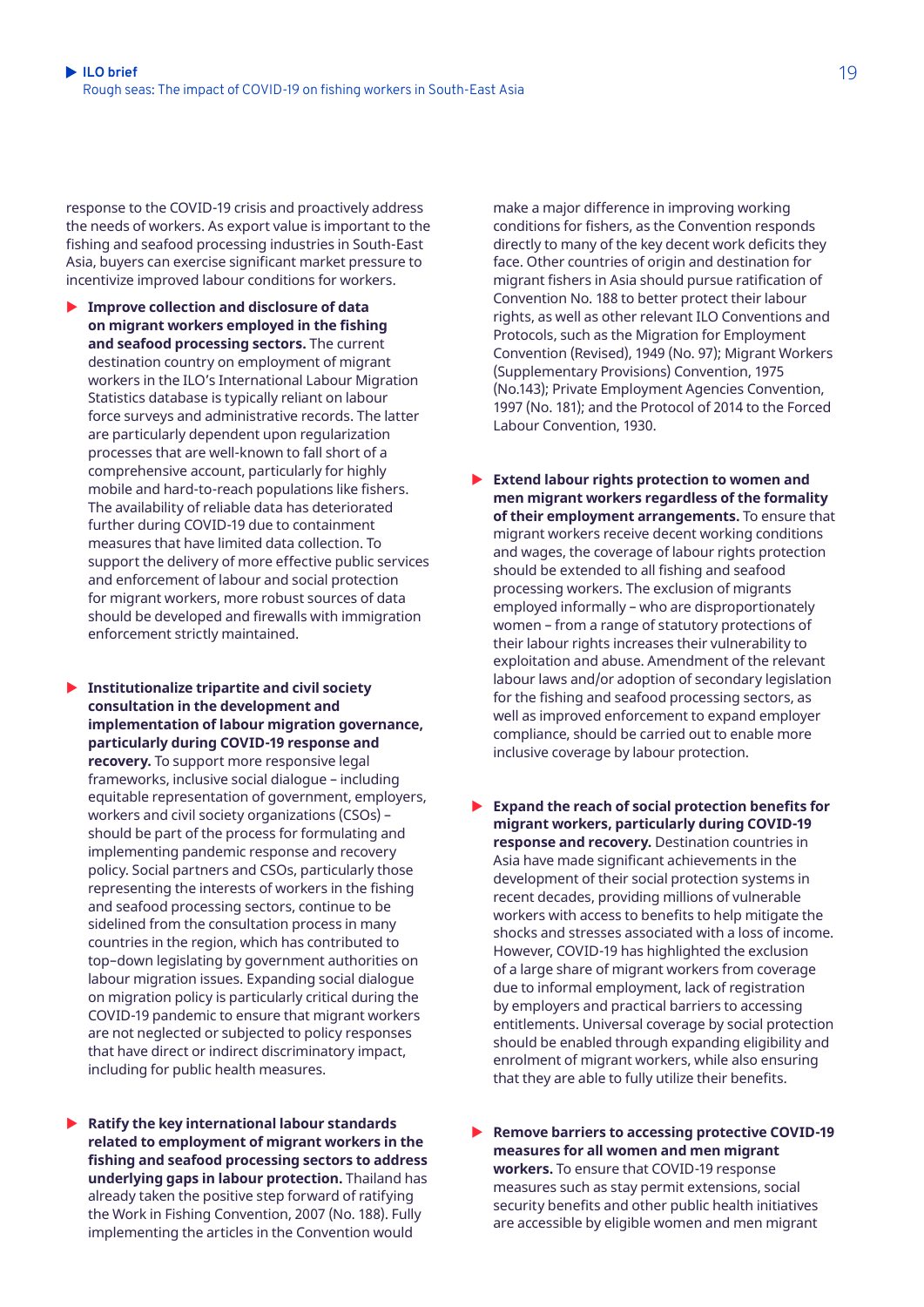workers, barriers to access should be removed. Through inclusive social dialogue, including equitable representation of government, employers, workers and CSOs, barriers such as high costs, lack of access to on-site or online facilities, and language requirements. Practical barriers to access contribute to unequal treatment of migrant workers, even if protection policies are in place.

- **Ensure the rights to freedom of association and collective bargaining for migrant workers, and address structural barriers to worker empowerment.** The ability of migrant workers in the fishing and seafood processing sectors to join trade unions to bargain for better wages and working conditions still faces numerous restrictions. In Thailand, migrant workers are unable to form or lead their own unions, which in practice has meant they have extremely few opportunities to organize. In addition, migrants have faced intimidation and suppression by some employers, as well as efforts to co-opt organizing efforts through the establishment "worker welfare committees" that are not able to bargain collectively. To increase the realization of the fundamental rights to freedom of association and collective bargaining, all legal and practical limitations on migrant workers' rights to organize should be rescinded and violations of these rights strictly sanctioned.
- **Prevent and remediate wage theft against migrant workers, particularly during COVID-19 response and recovery.** Labour rights abuses in the form of paying wages below the legal minimum, making illegal wage deductions, deferring wage payments and not paying wages upon termination have become even more widespread among migrant workers during COVID-19 and require specific attention. The legal framework for wage protection needs to be strengthened to ensure more robust prevention and enforcement measures are in place. In addition, access to satisfactory remedies for wage-related abuses should be increased in the form of recovery of unpaid wages and financial compensation for abuses
- **Industry associations and private sector compliance initiatives should actively develop and implement COVID-19 response and recovery policies for their workforce**. Despite investments in voluntary corporate social responsibility and industry-led sustainability programmes, these initiatives have been largely silent on COVID-19 response and recovery policies for workers. COVID-19 responses have been largely left to the discretion of companies, which have remained fragmented, reactive to outbreaks among their workforces, and lack clear policies on key issues including wages during stoppage, access to COVID-19 testing and vaccination, treatment and quarantine, the application of medical and other types of leave, and supporting access to social security for eligible workers.
- **Buyers to expand rewards system for suppliers that uphold labour standards through committed sourcing strategies.** Buyers should strongly and clearly advocate for legal and policy changes that promote decent work, including the inclusion of migrant workers in COVID-19 response and recovery policies. Buyers can expand incentives schemes to recruit more suppliers and promote genuine participation in voluntary compliance initiatives among them. Buyers should commit to multiyear sourcing relationships based on measurable progress in improving labour standards. Buyers can also develop preferential sourcing relationships with countries that reform labour laws in line with international labour standards and effectively enforce them.
- **Example 3 Research and monitor the ongoing pandemicdriven changes in global trade patterns for food and their impacts on the industry and workers**. As the pandemic continues unabated in 2021, its impacts are particularly felt in South-East Asia, where low vaccination rates have delayed the recovery of the economy and freedom of movement, particularly for migrant workers, continues to be restricted. What this means for the future of the seafood industry remains to be seen. The future of workers who are integral to the supply chain, from fishing to seafood processing, also remains uncertain.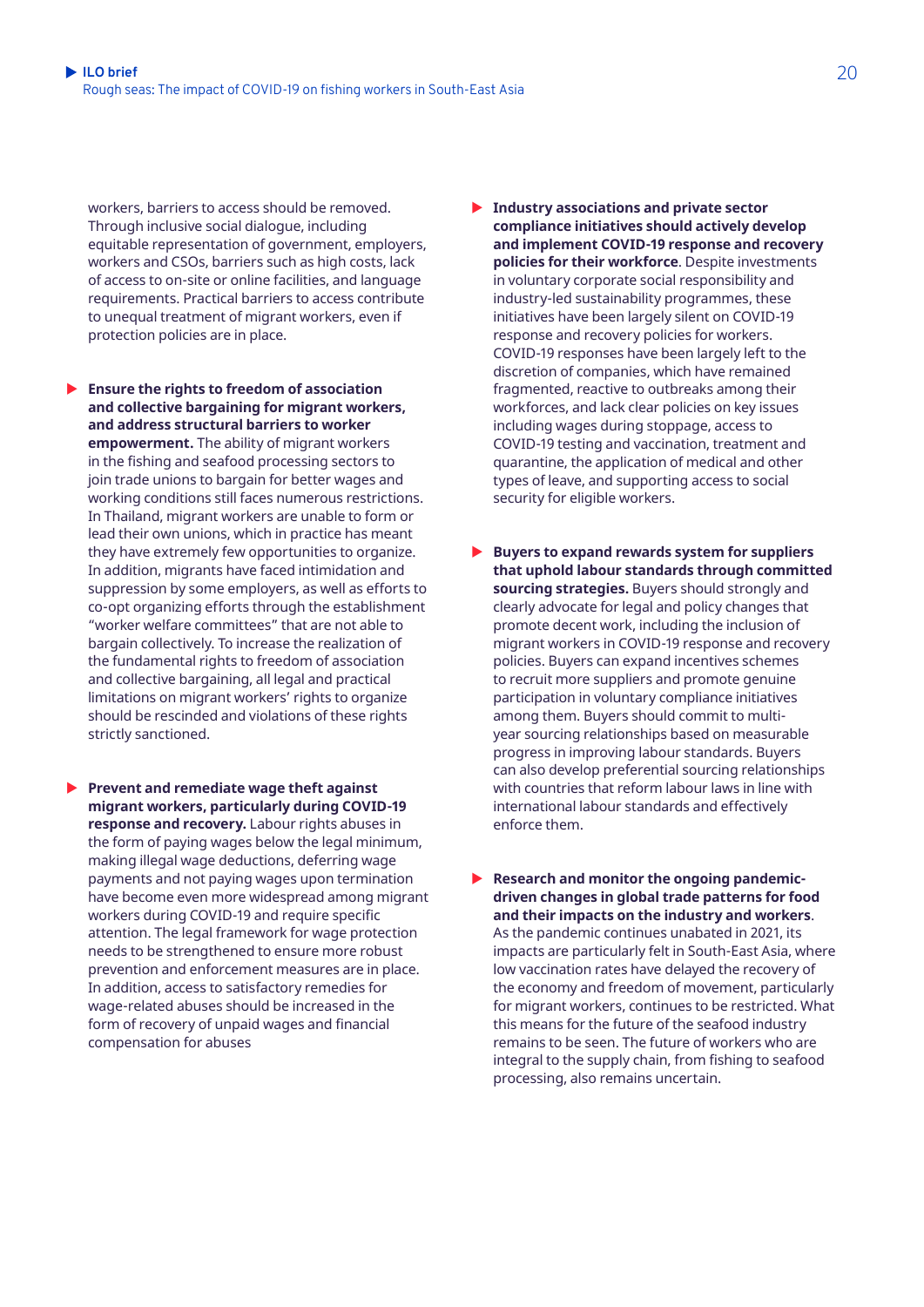# X **References**

ADBI, OECD and ILO (Asian Development Bank Institute, Organisation for Economic Cooperation and Development, and ILO). 2021. *Labor Migration in Asia: Impacts of the COVID-19 Crisis and the Post-Pandemic Future*.

*AFP* (*Agence France-Presse*). 2020. "Thai PM Blames Migrant Workers for Market Coronavirus Outbreak", 21 December.

Andreeva, Dana. 2021. "The Shadow Pandemic of Migration in Cambodia." *Jurist*, 24 February.

APIL. (Advocates for Public Interest Law). 2020. "한국 어업이주노동자 인권실태", available at: [https://apil.or.kr/?page\\_](https://apil.or.kr/?page_id=14638&lang=kr) [id=14638&lang=kr](https://apil.or.kr/?page_id=14638&lang=kr).

ASEAN (Association of Southeast Asian Nations). 2021. "The 14th ASEAN Forum on Migrant Labour (AFML): 'Recovery and Labour Migration in the Post-Pandemic Future in ASEAN' – Recommendations".

Aspinwall, Nick. 2021. "Taiwan Ordered to Address Forced Labor on Its Fishing Vessels." *The Diplomat*, 18 May.

*Associated Press*. 2021. "Bangkok, 9 Provinces Restrict Movements to Curb Rising Cases." 27 June.

*Bangkok Post*. 2021. "Factory Staff to Be Monitored." 5 February.

Benton, Meghan, Jeanne Batalova, Samuel Davidoff-Gore, and Timo Schmidt. 2021. *COVID-19 and the State of Global Mobility in 2020.* IOM.

Blank, Christine. 2019. "Fetching Fish: Seafood Suppliers Benefit from High-Protein Pet Food Demand." *SeafoodSource*, 31 December.

Blomberg, Matt. 2020a. "Closed Borders Give Rise to New Wave of Trafficking in Cambodia." *Reuters*, 28 May.

———. 2020b. "Thailand Allows Thousands of Migrants to Extend Work Permits." *Reuters*, 13 November.

———. 2021. "'Tigers or Crocodiles': Grim Prospects for Cambodian Migrants at Home and in Thailand." *Reuters*, 26 February.

Buelva, Alma. 2021. "Pet Food Sales Boost Thai Union's Latest Bottom Line." *Pet Food Industry*, 4 January.

Carvalho, Raquel. 2020. "Slow Boat to Nowhere: Coronavirus Leaves Exploited Fishing Crew Members Stuck on the High Seas." *South China Morning Post*, 10 October.

Chase, Chris. 2021. "Investigation Alleges Worker Abuse on South Korean Fishing Vessels Exporting to US, EU." *SeafoodSource*, 3 February.

Chew, Amy. 2020. "Coronavirus: Indonesian Migrant Workers Urged Not to Return Home." *South China Morning Post*, 31 March.

Chia-nan, Lin. 2020. "Advocates Urge Action on FOC Boats." *Taipei Times*, 3 June.

Chiang, Mina, and Kimberly Rogovin. 2020. "Labor Abuse in Taiwan's Seafood Industry & Local Advocacy for Reform", Global Labor Justice-International Labor Rights Forum Briefing Paper.

Choon, Chang May. 2021. "South Korea Orders Its Foreign Workers to Be Tested for COVID-19." *The Straits Times*, 8 March.

Clavelle, Tyler. 2021. "COVID-19 Brings Unmatched Downturn in Global Fishing Activity". *Global Fishing Watch Blog*, 11 March.

Coro, Alfredo. 2020. *Vignettes of Equity: A Glimpse into COVID-19 in Southeast Asia*. The Equity Initiative.

Coyne, Matt. 2021. "ITF Pleased with Maersk's Handling of Crew-Change Crisis." *TradeWinds*, 23 March.

Dechsupa, Sinsuda, Suvichada Assawakosri, Suphattra Phakham, and Sittisak Honsawek. 2020. "Positive Impact of Lockdown on COVID-19 Outbreak in Thailand." *Travel Medicine and Infectious Disease* 36: 101802.

Dong, Ensheng, Hongru Du, and Lauren Gardner. 2020. "An Interactive Web-Based Dashboard to Track COVID-19 in Real Time." *The Lancet Infectious Diseases* 20 (5):533–534.

EJF (Environmental Justice Foundation). 2020. "Illegal Fishing and Human Rights Abuses in the Korean Fishing Fleet", EJF Briefing.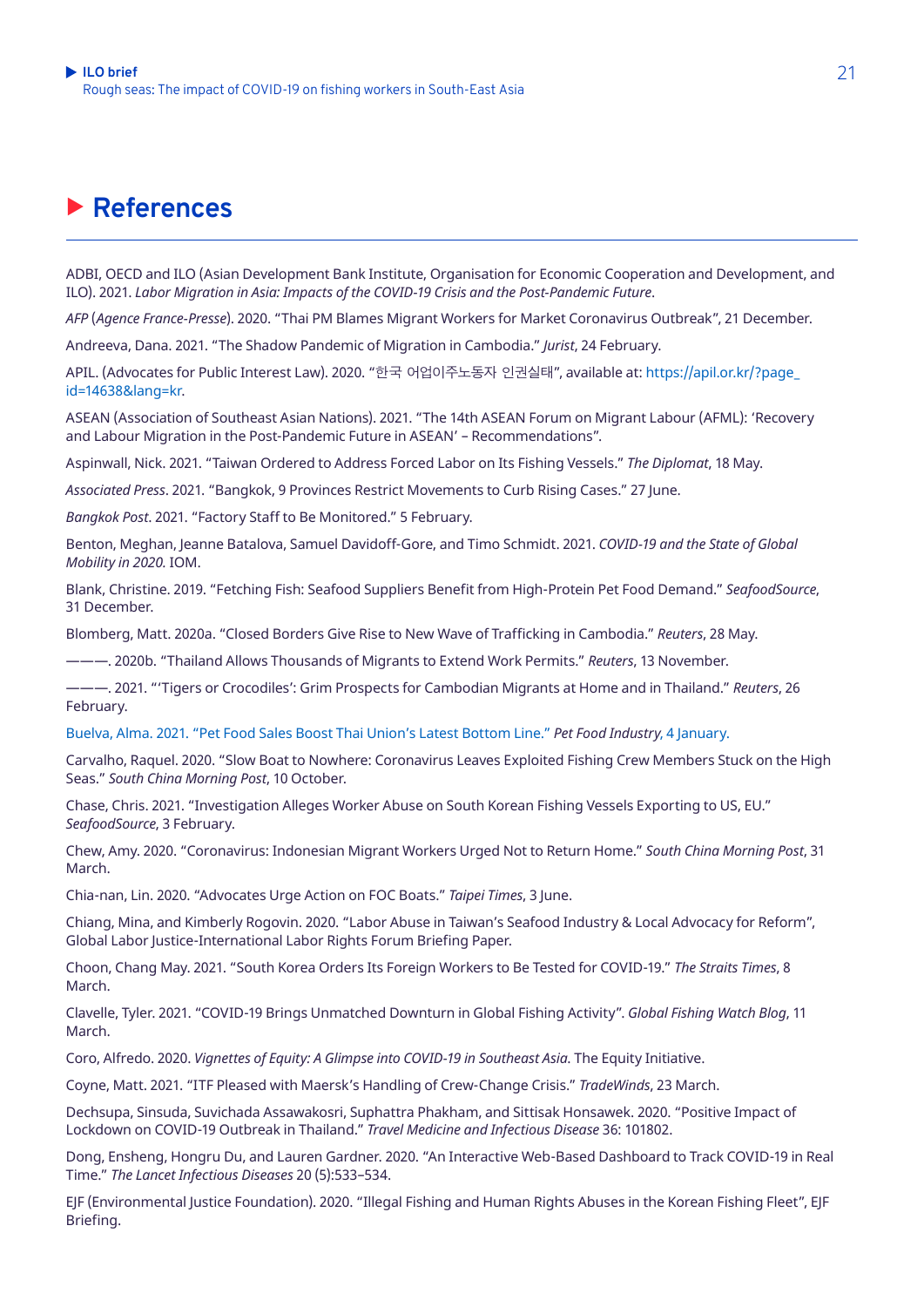FAO (Food and Agriculture Organization). 2020. *The State of World Fisheries and Aquaculture 2020*.

———. 2021. "The Impact of COVID-19 on Fisheries and Aquaculture Food Systems: Possible Responses", FAO Information Paper.

———. n.d. "Asia-Pacific Fishery Commission (APFIC)", available at:<http://www.fao.org/asiapacific/apfic/en/>.

*Fresh News.* 2020. "ថ ៃបរកាសបិទចរកពរំដនៃទាំងអស់ជាម យកមពជា ដ**ើមបីទប់សកាត់ការរីករាលដាល COVID-19 ត**រែថយនក ដ ឹកទំន ិញចេញច ូលធម្មតា ក្រោមលក្ខខណ្ឌរ ឹតបន្ត ឹងខ្លាំង." 22 March.

*GGR Asia*. 2021. "Cambodia Borders Shut for Outbound Travel: Reports." 18 March.

Gibson, Jenna. 2020. "Korean Media Report Sparks Outcry over Abuse of Indonesian Crew Members on Chinese Fishing Ships." *The Diplomat*, 14 May.

Global Fishing Watch. n.d. "Downloadable Data – Ocean Activity", available at: [https://globalfishingwatch.org/datasets](https://globalfishingwatch.org/datasets-and-code/)[and-code/.](https://globalfishingwatch.org/datasets-and-code/)

Godfrey, Mark. 2020. "Greenpeace, EJF Urge Western Buyers to Pressure Taiwan to Tighten Its Fishing Regulations." *SeafoodSource*, 17 December.

Gokkon, Basten. 2020. "More Indonesian Sailors Repatriated from Deadly Chinese Fishing Fleet." *Mongabay*, 16 November.

Gokkon, Basten, and Philip Jacobson. 2020. "Deaths of 2 More Indonesian Crew Uncovered on Board Chinese Tuna Fleet." *Mongabay*, 29 October.

HRWG (Human Rights Working Group). 2020. *Repression and Resilience: COVID-19 Response Measures and Migrant Workers' Rights in Major East and Southeast Asian Destinations*.

Hunter, Murray. 2020. "Thailand's Porous Borders Spark Fear of a New Covid Wave." *Asia Sentinel*, 8 December.

IHS Markit. 2020. *"*Canned Tuna Market Revival in the Context of Global Crisis?". *IHS Markit Agribusiness Research and Analysis Blog*, 2 September.

ILO. 2017. *Decent Work for Migrant Fishers*, TMIMF/2017.

———. 2019. *Less Is More: How Policy and Technology Can Impact the Thai Labour Market for Work in Fishing*.

———. 2020a. "COVID-19 Employment and Labour Market Impact in Thailand", ILO Brief.

———. 2020b. "COVID-19: Impact on Migrant Workers and Country Response in Thailand", ILO Briefing Note.

———. 2020c. "Experiences of ASEAN Migrant Workers during COVID-19: Rights at Work, Migration and Quarantine during the Pandemic, and Re-Migration Plans", ILO Brief.

———. 2020d. "COVID-19: Impact on Migrant Workers and Country Response in Myanmar", ILO Issue Brief.

———. 2020e. *Endline Research Findings on Fishers and Seafood Workers in Thailand*.

———. 2020f. "A Policy Framework for Tackling the Economic and Social Impact of the COVID-19 Crisis", ILO Policy Brief.

———. 2021a. "Press Release on Ship to Shore Rights South East Asia Programme Provides Humanitarian Relief to Migrant Workers in Response to COVID-19 Outbreak in Samut Sakhon", 4 January 2021.

———. 2021b. *ILO Global Estimates on International Migrant Workers: Results and Methodology*.

International Chamber of Shipping. 2021. "Seafarer Workforce Report 2021 – Video". Available at: https://www.icsshipping.org/publication/seafarer-workforce-report-2021/.

IOM (International Organization for Migration). 2020a. "Press Release on IOM Donates PPE, Hygiene Kits and Handwashing Stations to Shelters Hosting Returning Migrant Workers in Indonesia".

———. 2020b. "Migrant Workers Stream Home as Thailand's Economy Goes into COVID-19 Lockdown", 27 March., available at:<https://www.iom.int/news/migrant-workers-stream-home-thailands-economy-goes-covid-19-lockdown>.

———. 2020c. *Rapid Assessment Round 3: COVID-19 Related Vulnerabilities and Perceptions of Non-Thai Populations in Thailand.*

———. 2020d. "Returns and Arrivals of International Migrants at Land and Sea Borders in Thailand Between 20 March and 3 April 2020", IOM Infographic.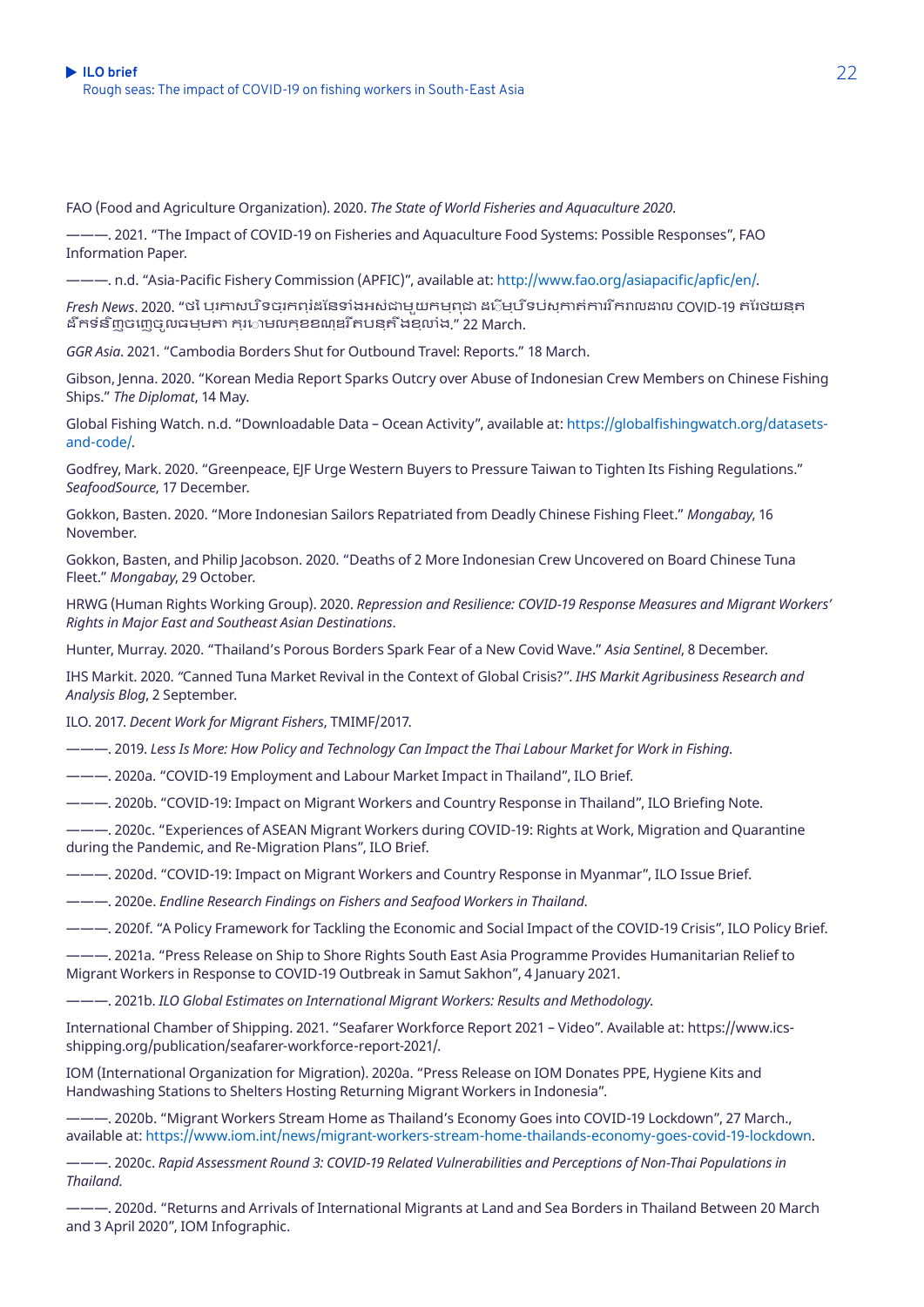———. 2020e. *Rapid Assessment: COVID-19 Related Vulnerabilities and Perceptions of Non-Thai Populations in Thailand.*

Jin, Myeong-seon. 2020. "S. Korea Promises to Address Human Rights Violations against Migrant Fishers." *Hankyoreh*, 10 June.

Khoa, Dang. 2021. "South Korea Allows Vietnamese Workers to Overstay Visa until 2022." *VnExpress International*, 24 February.

Kim, Tong-Hyung. 2021. "Envoy Protests Mandated Virus Tests for Foreigners in Seoul." *ABC News*, 18 March.

Kroodsma, David A., Juan Mayorga, Timothy Hochberg, Nathan A. Miller, Kristina Boerder, Francesco Ferretti, Alex Wilson, Bjorn Bergman, Timothy D. White, Barbara A. Block, Paul Woods, Brian Sullivan, Christopher Costello, and Boris Worm. 2018. "Tracking the Global Footprint of Fisheries*.*" *Science* 359 (6378): 904–908.

Love, David C., Edward H. Allison, Frank Ashce, Ben Belton, Richard S. Cottrell, Halley E. Forehlich, Jessica A. Gephart, Christina C. Hicks, David C. Little, Elizabeth M. Nussbaumer, Patricia Pinto da Silva, Florence Poulin, Angel Rubio, Joshua S. Stoll, Michael F. Tlusty, Andrew L. Thorne-Lyman, Max Troell, and Wenbo Zhang. 2021. "Emerging COVID-19 Impacts, Responses, and Lessons for Building Resilience in the Seafood System." *Global Food Security* 28: 100494.

Marschke, Melissa, Peter Vandergeest, Elizabeth Havice, Alin Kadfak, Peter Duker, Ilinca Isopescu, and Mallory MacDonnell. 2020. "COVID-19, Instability and Migrant Fish Workers in Asia." *Maritime Studies* 20 (1): 87–99.

McBain, Darian. 2020. "Opinion: Letting Migrants Take the Fall for COVID-19 Is Bad Business". *Thai Union Cares Blog*, 2 October.

McDonald, Tim. 2020. "Covid: The 400,000 Seafarers Who Can't Go Home." *BBC News*, 30 October.

Migrant Working Group. 2021. *Report on the Situation of Migrant Workers Amidst the Pandemic and COVID-19 Restriction Measures Focusing on Samut Sakhon from 19 December 2020 – 31 March 2021.*

*The Momentum*. 2021. "วิิกฤต 'โควิิด' เสี่่ยงทำำ�แรงง � านข้้ามชาติิหลุุดจากระบบ 1.5 ล้้านคน." 8 January.

Northam, Jackie. 2021. "'Sea Prison': COVID-19 Has Left Hundreds of Thousands of Seafarers Stranded." *NPR*, 29 January.

Ocampo, Karl R. 2020. "Fishing Communities Bear Brunt of Lockdown." *Inquirer.net*, 15 April.

Ock, Hyun-ju. 2020a. "'Coronavirus Does Not Exclude Foreigners.'" *The Korea Herald*, 10 May.

———. 2020b. "No Jobs, No Flights Home: Migrant Workers Stranded in S. Korea." *The Korea Herald*, 29 September.

———. 2021. "Extend Work Permits for Stranded Migrants, Advocates Say." *The Korea Herald*, 8 February.

Our World in Data. 2021. "International Travel Controls during the COVID-19 Pandemic", available at: https:// ourworldindata.org/grapher/international-travel-covid.

Peter, Zsombor. 2020. "Thailand's Prime Minister Orders Crackdown on Officials Abetting Human Traffickers." *Voice of America*, 29 December.

*Prachachat*. 2021. "โควิด 'สมุทรสาคร' จบไม่ลง ยืดไทม์ไลน์ 2 เดือนคม 4 โรงงานเสี่ยง." 6 February.

Promchertchoo, Pichayada. 2020. "Migrant Workers Left Out in Thailand's Fight against COVID-19." *Channel News Asia*, 19 April.

Putri, Ratu Ayu Asih Kusuma. 2020. "The Factors behind the Disturbing 'Burial at Sea' of Indonesian Migrant Fishers." *The Diplomat*, 11 May.

*Reuters*. 2020. "Thai PM Blames Virus Surge on Illegal Migration, Hints at New Curbs." 22 December.

*RFA* (*Radio Free Asia*). 2020. "COVID Closures, Embassy Intervention Strands Hundreds of Lao Fishermen in Malaysia." 8 December

Rogovin, Kimberly. 2020a. "COVID-19 Impact on Migrant Workers in Thailand." *International Labor Rights Forum News Blog*, 27 March.

———. 2020b. *Time for a Sea Change: Why Union Rights for Migrant Workers Are Needed to Prevent Forced Labor in the Thai Seafood Industry*. ILRF.

———. 2021. "Grant Union Rights to Migrant Workers." *Bangkok Post*, 11 March.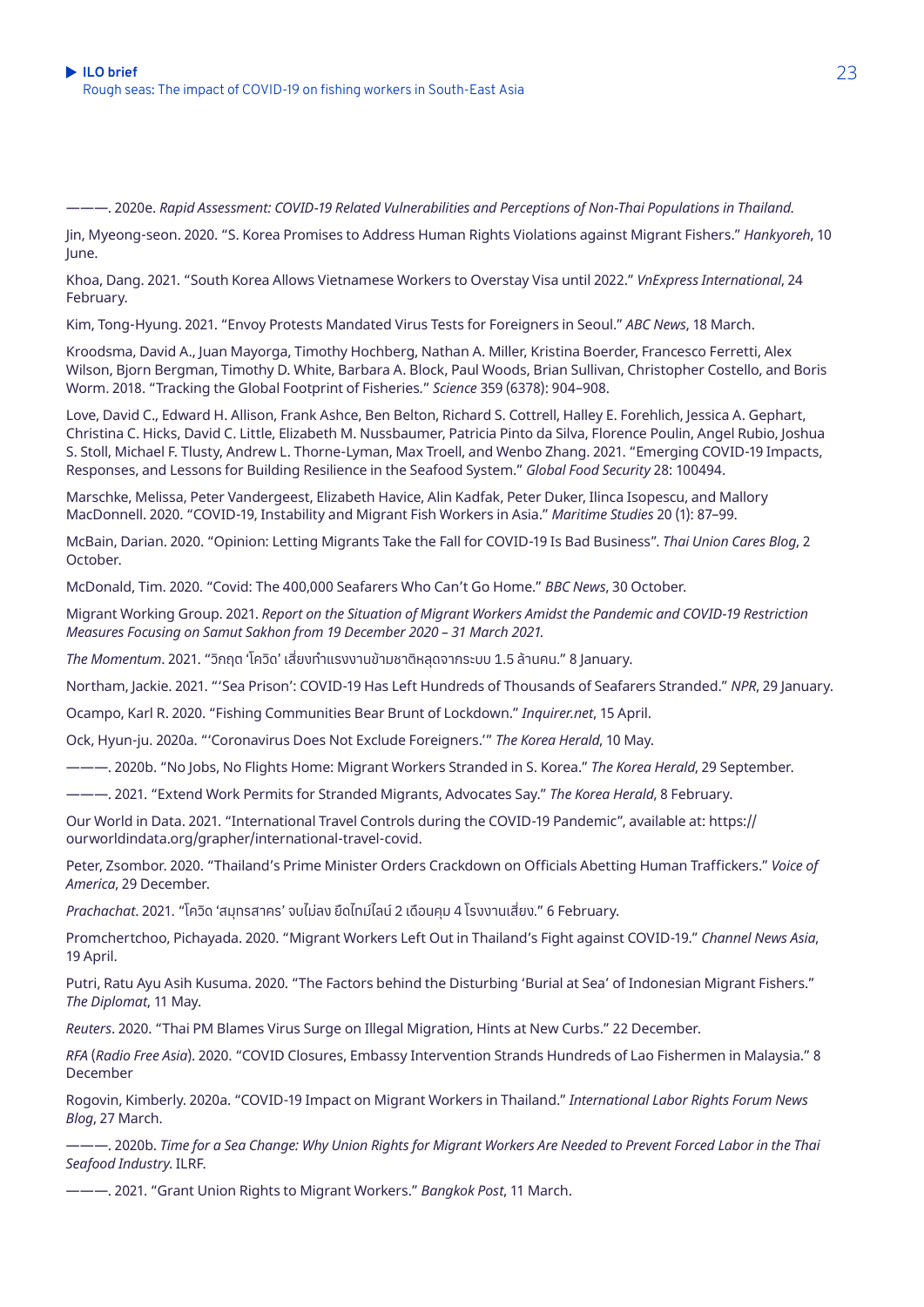Santos, Ana. 2020. "Philippine Fishermen Stranded at Sea by Pandemic: 'We Think About Jumping Overboard'." *Los Angeles Times*, 8 September.

Seafood Task Force. 2021. *10 Point Action Plan 2021*.

Siamhan, Papop, and Rapatsa Trirath. 2020. *Impacts of the COVID-19 Pandemic on Small-Scale Producers and Workers: Perspectives from Thailand's Seafood Supply Chain*. Oxfam.

Sriring, Orathai, and Athit Perawongmetha. 2020. "Thailand to Test Thousands after Shrimp Market COVID Outbreak." *Reuters*, 20 December.

Statistics Korea. 2021. "Preliminary Results of the Fishery Production Survey in 2020", Factsheet.

Sumarsono, Nono. 2020. "COVID-19 and the Fishing Industry". *Plan International USA Blog*, 4 May.

Sutton, Trevor, and Avery Siciliano. 2018. "Making Reform a Priority for Taiwan's Fishing Fleet". *Center for American Progress Foreign Policy and Security Blog*, 8 January.

Syrena, Lin. 2020. "The Migrant Fisherman Union on the Frontlines against COVID-19 and Bosses." *The News Lens*, 24 June.

Taylor, Maya. 2021. "Food Factory Converted into 3-Zone Quarantine Facility in Samut Sakhon." *Thaiger*, 14 January.

 *Thai PBS News*. 2021. "'พััทยาฟู้้�ด' สั่่�งดำำ�เนิินมาตรการเข้้มข้้น หลัังพบ พนง.ติิดเชื้้อ� COVID-19." 6 January.

Thai Union. 2021a. "Press Release on Thai Union Provides Humanitarian Assistance to communities Impacted by COVID-19 Outbreak in Samut Sakhon", 5 January 2021.

———. 2021b. "Press Release on Thai Union Implements COVID-19 Tests for All Its Employees in Samut Sakhon: Factories Remain Open and Operational at Capacity", 6 January 2021.

Thongtub, Eakkapop. 2020. "Navy Assures Phuket Fishing Fleet Clear of COVID-19." *The Phuket News*, 17 April.

Tyler, Jordan. 2021. "Positives 'More Than Outweigh' the Negative Impacts of COVID-19 in Pet Care." *Pet Food Processing*, 27 January.

UNICEF (United Nations Children's Fund), UN Women, and CARE International. 2020. *Rapid Gender Analysis during COVID-19 Pandemic: Mekong Sub-Regional Report*.

Unite, Betheena. 2020. "PCG Strictly Screens Fishermen before, after Fishing to Counter COVID-19." *Manila Bulletin*, 24 March.

United Nations Global Compact, Office of the High Commissioner for Human Rights, ILO, and International Maritime Association. 2021. *Maritime Human Rights Risks and the COVID-19 Crew Change Crisis.*

United Nations Network on Migration. 2021. "Impact of COVID-19 on Migrants in Thailand", United Nations Network on Migration Situation Report, August.

United Nations Thematic Working Group on Migration in Thailand. 2019. *Thailand Migration Report 2019.*

University of Oxford, Blavatnik School of Government. n.d. "Oxford COVID-19 Government Response Tracker", available at: <https://www.bsg.ox.ac.uk/research/research-projects/covid-19-government-response-tracker>.

White, Cliff. 2020. "Study Provides First Comprehensive Look at COVID's Impact on US Seafood Industry." *SeafoodSource*, 4 November.

Wijaya, Callistasia, and Rebecca Henschke. 2020. "The Indonesian Fishermen Whose Bodies Were Thrown Overboard. *BBC News*, 11 June.

Wongsamuth, Nanchanok. 2020. "Thailand Offers Work Permits to Undocumented Migrants to Curb Virus." *The Japan Times*, 30 December.

- ———. 2021a. "Migrant Workers Suffer as Coronavirus Cases Surge in Thailand." *Reuters*, 8 January.
- ———. 2021b. "Big Brands, Small Firms Offer Pandemic Aid to Thailand's Migrant Workers." *Reuters*, 14 January.
- ———. 2021c. "Human Trafficking Cases in Thailand Hit Decade Low Due to COVID-19." *Reuters*, 21 January.
- ———. 2021d. "Canned Tuna Brands Making 'Glacial Progress' in Tackling Modern Slavery." *Reuters*, 23 March.